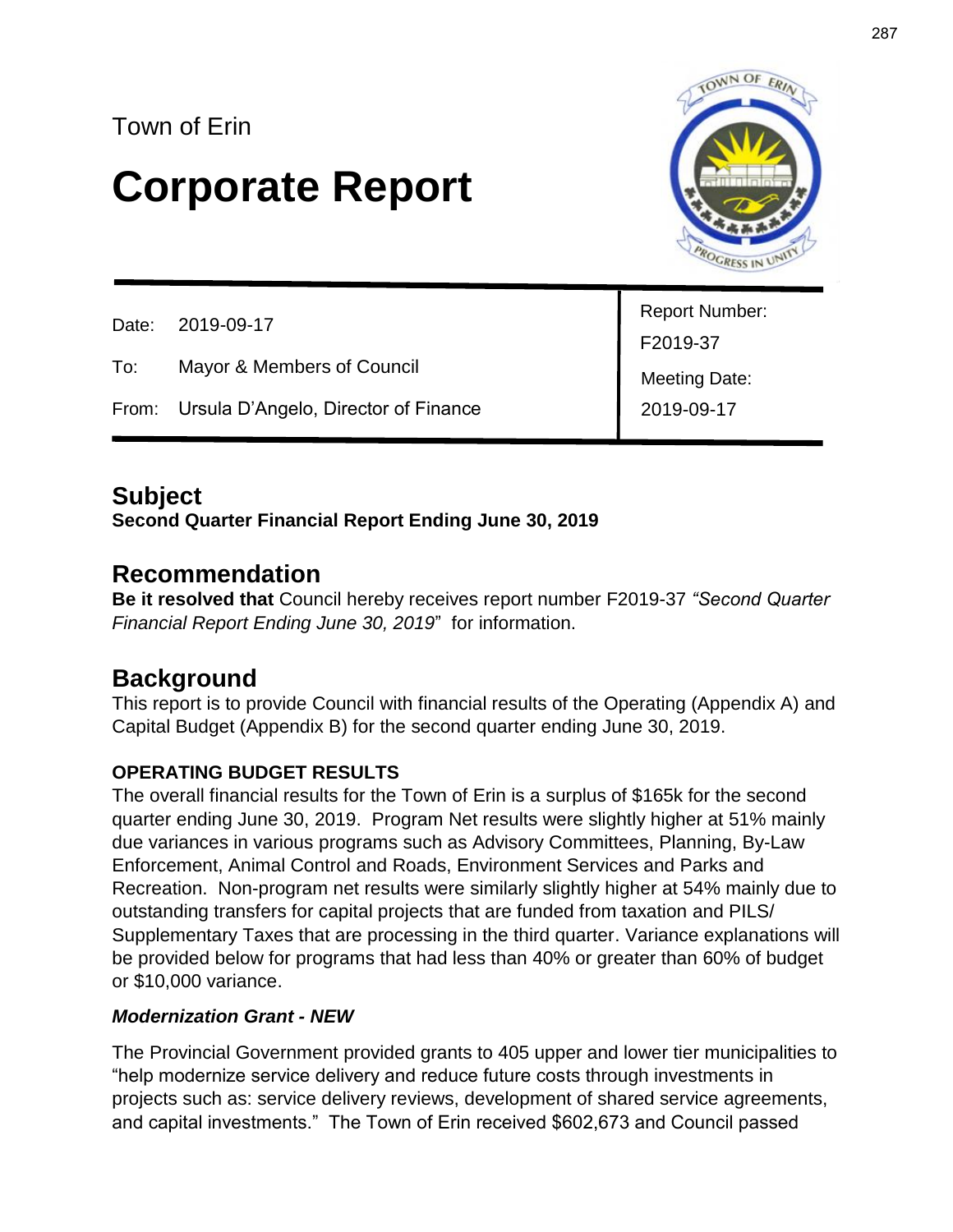Resolution Number 19-165 on May 21, 2019, with the initial list of projects totalling \$198,300. As of June 30, the only project that had been completed was the Roads Operational Review which was presented to Council on May 7, 2019. The rest of the projects were procured and are underway. For presentation purposes, the 2nd Quarter Statement of Operations – Ending June 30, 2019 assumes that any unused funds would be transferred to a Reserve Fund.

### *Advisory Committees - Net Operations Result \$56,924 or 70%*

Net result variance was caused by early in the year activity of awarding community grants and annual transfers to advisory committees' budgets.

### *Planning – Net Operations Result of \$82,411 or 76%*

The net operating results for the Planning Program was due to revenues at 35% of budget and expenses at 53% instead of the 50%. The largest variance was in Transfers from Reserves which is directly associated to year to date expenditures in consulting fees for Growth Management Strategy. These were one-time projects that will be mostly funded from Development Charge. Additionally, there were legal expenses associated to several ongoing Local Planning Appeal Tribunal (LPAT) appeals. These expenses historically have been funded from unspent consulting fees.

### *By-law/Crossing Guards – Net Operations Result of \$36,645 or 36%*

The contributor to lower net results was in Revenues which were \$21k higher than annual budget mostly due to the Cannabis Grant. This grant was provided to all municipalities to offset expenses incurred as a result of the legalization of cannabis. Also, total expenses were at 46% with the largest variance in legal fees related to bylaw enforcement case. Labour costs also had a significant variance due to change to service on an ad hoc basis with By-law Enforcement activities.

### *Roads – Net Operations Result of \$1,628,469 or 64%*

A net results was at 64% instead of the expected 50% mainly due to fully expending of the \$400k budget in gravel material used to maintain roads. This material is usually purchased during the first half of the year for work in the spring. Similarly, another expense at 80% of budget was sanding used on the roads during the winter months in the early part of the year. For the remainder of the year, these expenses will be dependent on weather events particularly in the last two months of the year. In addition, winter control expenditures will be over budget at the end of the year because the results of the public tender contract price was 15% higher.

Revenues were significantly lower because of the Gravel Levy that is received at the end of the year. Also, most of the Transfers from Development Charges Reserve will not be realized because it was to partially fund debt payments for the replacement of Station Street Bridge and Dam project that was delayed to 2020. This item will be reviewed for the 2020 Budget.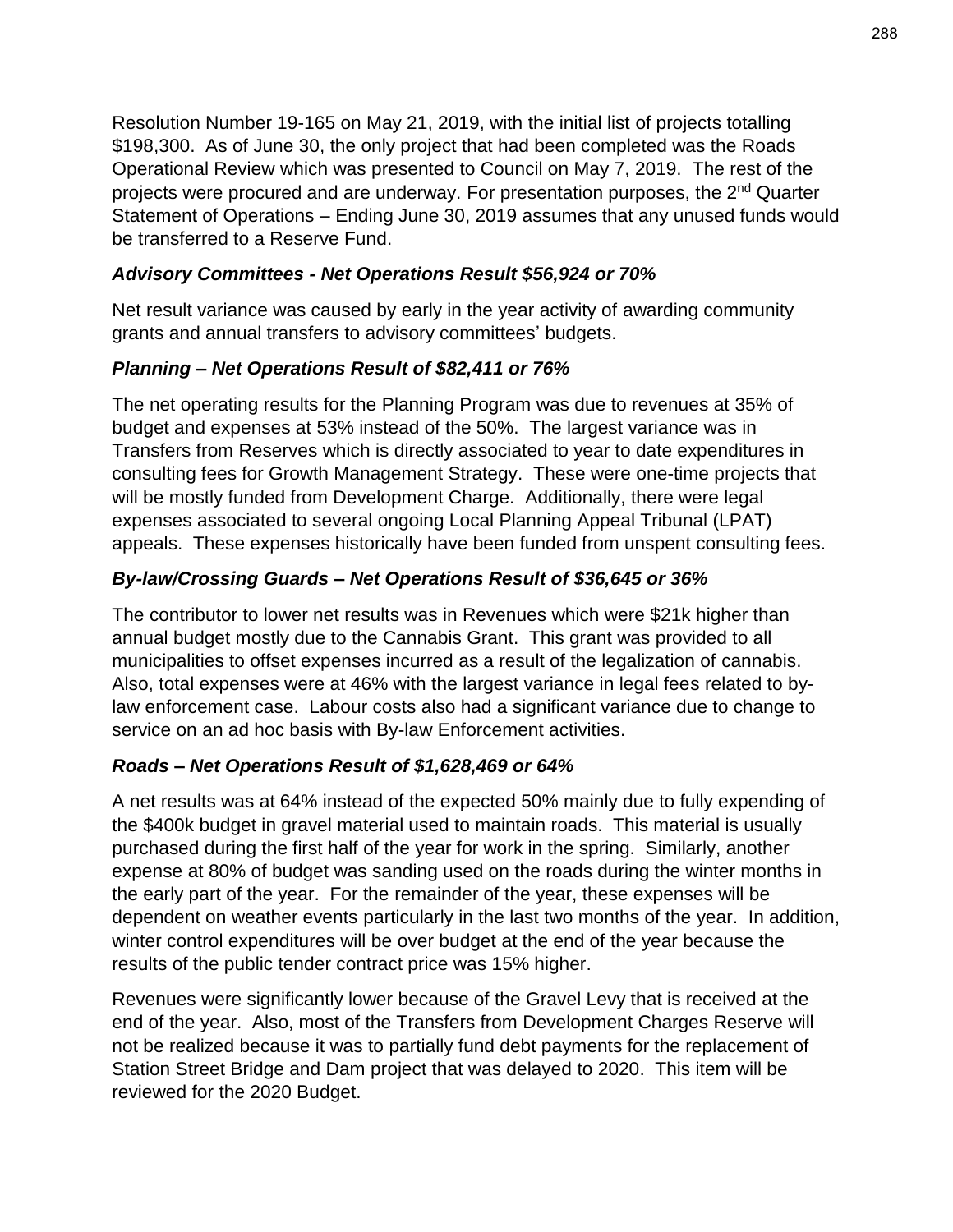### *Streetlights - Net Operations Result is Nil*

The conversion of streetlights to LEDs was completed and there was a 63% reduction of kw usage. We are anticipating approximately 40% savings in hydro costs. The LED conversions will be fully funded by the Special Area Charge rate payers by 2020. By 2021, the Streetlights Reserve will be in a positive balance and the savings will be passed on to rate payers.

### *Water - Net Operations Result is Nil*

Revenues for the delivery of water services was lower by \$60k than the expected 50% of budget or \$685k. This is because of a wet spring and a late start of the summer. For expenses, the largest variance was in labour costs due to allocation of staff time related to increased efforts in water receivable collections and management time dedicated to the new well drilling associated to the Water Environmental Assessment among other costs.

Transfer to Water Lifecycle Reserve is trending lower than expected and is directly dependent on water consumption and associated expenses.

### *Parks and Recreation - Net Operations Result \$256,641 or 39%*

Revenues were slightly lower at 47% compared to anticipated 50% of budget. The variance was due to timing of ice rentals to be three months in the first quarter and four months in the third and fourth quarter. In addition, there was a large variance in baseball and soccer fees due to timing of season that begins in May. Cost recovery from Upper Grand District School Board for \$21k which was associated to utilities incurred in 2018.

Expenses were slightly lower at 42% compared to the anticipated 50% of budget. The largest variance at 14% of budget was in the Water and Sewage accounts due to timing from Upper Grand District School Board for shared sewage costs which will be realized at the end of the year. Also, labour costs variance was at 46% mainly due to less activity during the spring and summer months.

### **CAPITAL BUDGET RESULTS**

The total planned Capital spending for 2019 included projects from prior years carried forward. For the first half of the year, \$0.9m was spent and procurement of several projects were awarded to vendors. Appendix B provides a summary and status updates for all Capital projects.

The following projects were completed.

- Net proceeds from land sale was \$30k as per Council Resolution number 18- 115.
- \$0.2m was spent on the replacement of the Station Bridge and Dam. Tender documents will be issued in the Fall for construction in 2020.
- \$319k net cost for LED streetlights conversion was completed early 2019. The net cost includes a total of \$32k grants from Hydro One Retrofit Program which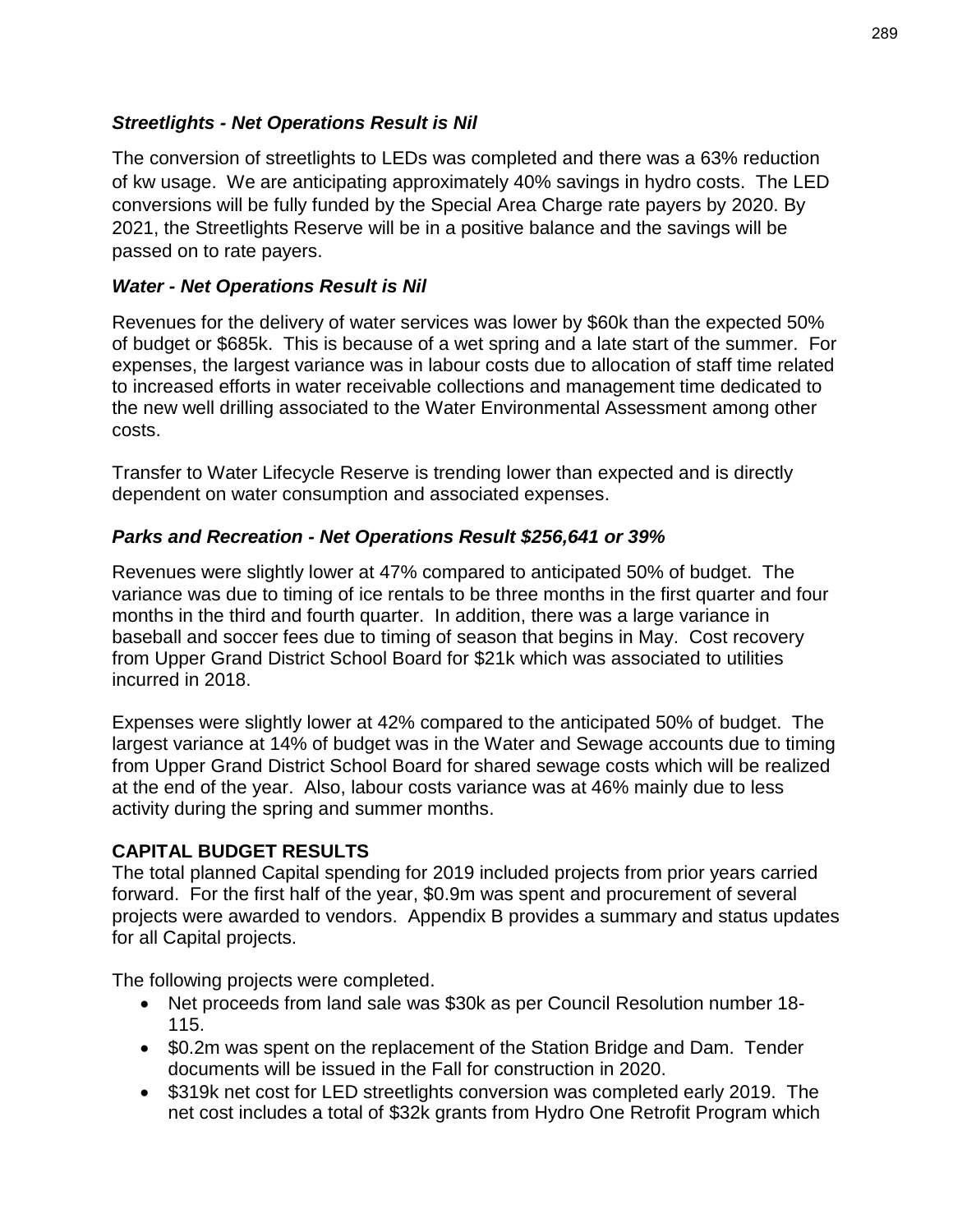was offset against the cost of the project. As mentioned earlier, this will assist with a reduced withdrawal from the Streetlight Reserve.

## **Financial Impact**

In summary, below is the total operating budget surplus of \$165k for the second quarter. In addition, Appendix B lists the capital projects approved for 2019 Budget and prior year projects that were carried forward to 2019.

## **Conclusion**

This report provides Council and the public accountability and transparency of financial activity for the Town of Erin for the second quarter. In addition, it provides explanations for any significant variances.

### **Attachments**

Appendix A – 2019 Operating Budget to Actuals – June 30, 2019 Appendix B – 2019 Capital Projects Update – June 30, 2019 Appendix C – Reserve and Reserve Fund Forecast as of June 30, 2019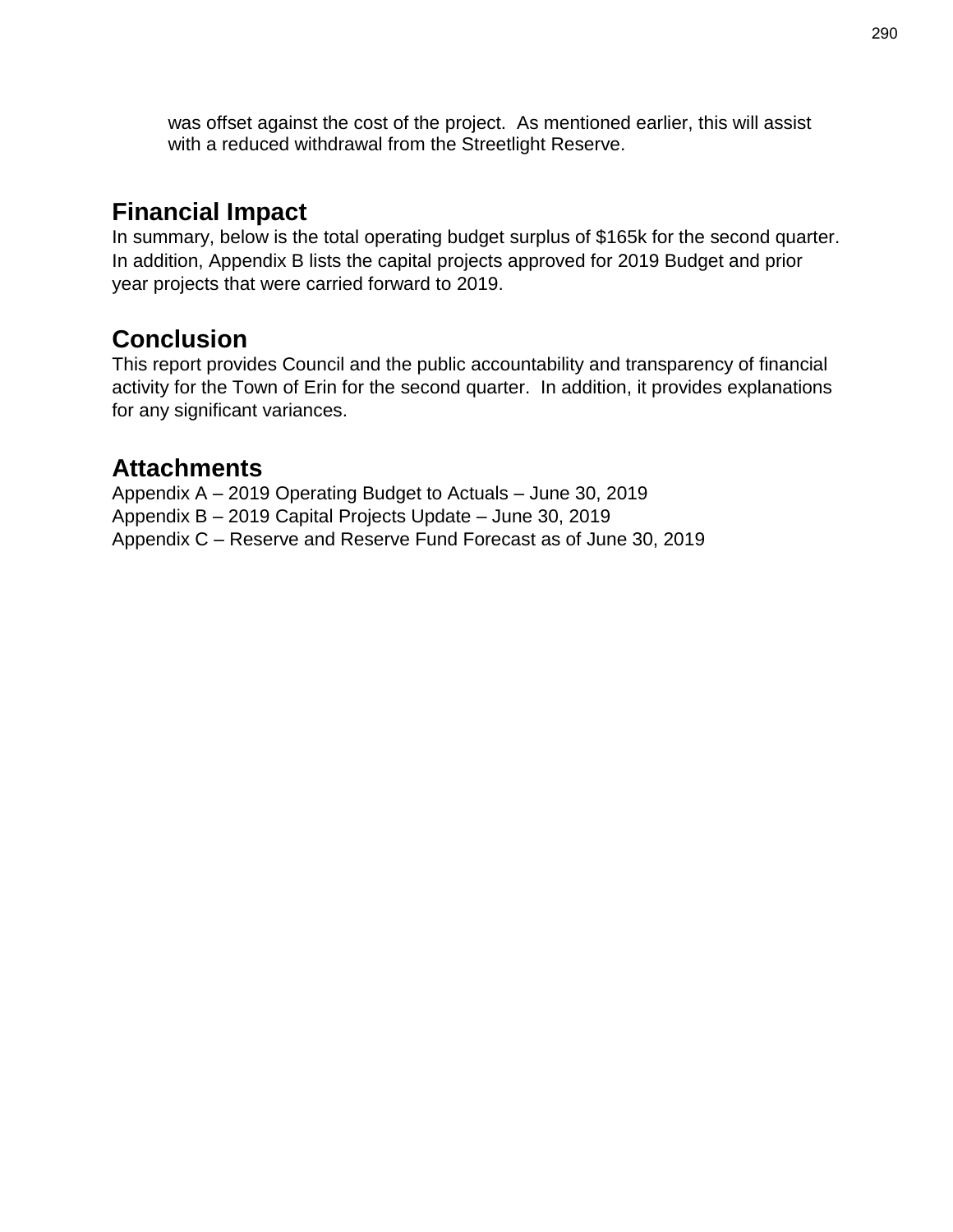

### **2nd Quarter Statement of Operations ‐ Ending June 30, 2019**

|                                        |                     | 2019 Budget     |                | 2nd Quarter 2019    |                 |             |          |
|----------------------------------------|---------------------|-----------------|----------------|---------------------|-----------------|-------------|----------|
|                                        | <b>Expenditures</b> | <b>Revenues</b> | <b>Net</b>     | <b>Expenditures</b> | <b>Revenues</b> | <b>Net</b>  | % Budget |
| Programs                               |                     |                 |                |                     |                 |             |          |
| Council                                | 160,500             |                 | 160,500        | 92,015              |                 | 92,015      | 57%      |
| <b>Corporate Services</b>              | 1,981,000           | 572,100         | 1,408,900      | 858,671             | 283,941         | 574,730     | 41%      |
| <b>Modernization Grant</b>             |                     |                 |                | 602,673             | 602,673         |             | 0%       |
| Economic Development                   | 252,400             | 35,000          | 217,400        | 145,106             | 40,090          | 105,016     | 48%      |
| <b>Advisory Committees</b>             | 95,750              | 14,200          | 81,550         | 72,612              | 15,688          | 56,924      | 70%      |
| <b>Building</b>                        | 359,500             | 359,500         |                | 136,180             | 136,180         |             | 0%       |
| Planning                               | 245,100             | 136,000         | 109,100        | 129,741             | 47,330          | 82,411      | 76%      |
| <b>Bylaw/Crossing Guards</b>           | 102,400             | 6,000           | 96,400         | 55,698              | 21,053          | 34,645      | 36%      |
| <b>Conservation Authorities</b>        | 164,900             |                 | 164,900        | 67,503              |                 | 67,503      | 41%      |
| <b>Animal Control</b>                  | 56,400              | 27,500          | 28,900         | 23,047              | 18,416          | 4,631       | 16%      |
| Fire & Emergency Services              | 1,117,800           | 141,100         | 976,700        | 545,665             | 137,224         | 408,441     | 42%      |
| Roads                                  | 2,759,600           | 207,500         | 2,552,100      | 1,645,313           | 16,844          | 1,628,469   | 64%      |
| Streetlights                           | 199,200             | 199,200         |                | 99,600              | 99,600          |             | 0%       |
| Water                                  | 1,417,000           | 1,417,000       |                | 655,088             | 655,088         |             | 0%       |
| <b>Environmental Services</b>          | 23,370              | 23,370          |                | 2,816               | 20,137          | (17, 321)   | 0%       |
| Parks & Recreation                     | 1,368,270           | 707,630         | 660,640        | 588,875             | 332,234         | 256,641     | 39%      |
| Cemeteries                             | 4,000               |                 | 4,000          | 284                 | 27              | 257         | 6%       |
| <b>BIA</b>                             | 35,300              | 35,300          |                | 31,003              | 31,003          |             | 0%       |
| Sub-Total                              | 10,342,490          | 3,881,400       | 6,461,090      | 5,751,889           | 2,457,528       | 3,294,361   | 51%      |
|                                        |                     |                 |                |                     |                 |             |          |
| Non-Program                            |                     |                 |                |                     |                 |             |          |
| <b>Transfer for Capital Projects</b>   | 626,896             |                 | 626,896        | 55,614              |                 | 55,614      | 9%       |
| Infrastructure Renewal Trf             | 587,059             |                 | 587,059        | 293,530             |                 | 293,530     | 50%      |
| Tax Levy                               |                     | 7,049,145       | (7,049,145)    |                     | 3,524,573       | (3,524,573) | 50%      |
| PILS and Supplementary taxes           |                     | 122,500         | (122, 500)     |                     | 10,838          | (10, 838)   | 9%       |
| <b>OMPF Allocation</b>                 |                     | 593,400         | (593,400)      |                     | 296,700         | (296, 700)  | 50%      |
| Tax Write/Offs                         | 90,000              |                 | 90,000         | 23,810              |                 | 23,810      | 26%      |
| From Tax Rate Stabilization            |                     |                 |                |                     |                 |             |          |
| Sub-Total                              | 1,303,955           | 7,765,045       | (6,461,090)    | 372,953             | 3,832,110       | (3,459,158) | 54%      |
|                                        |                     |                 |                |                     |                 |             |          |
| <b>Net Operating Results (Surplus)</b> | 11,646,445          | 11,646,445      | $\overline{a}$ | 6,124,842           | 6,289,638       | (164, 796)  |          |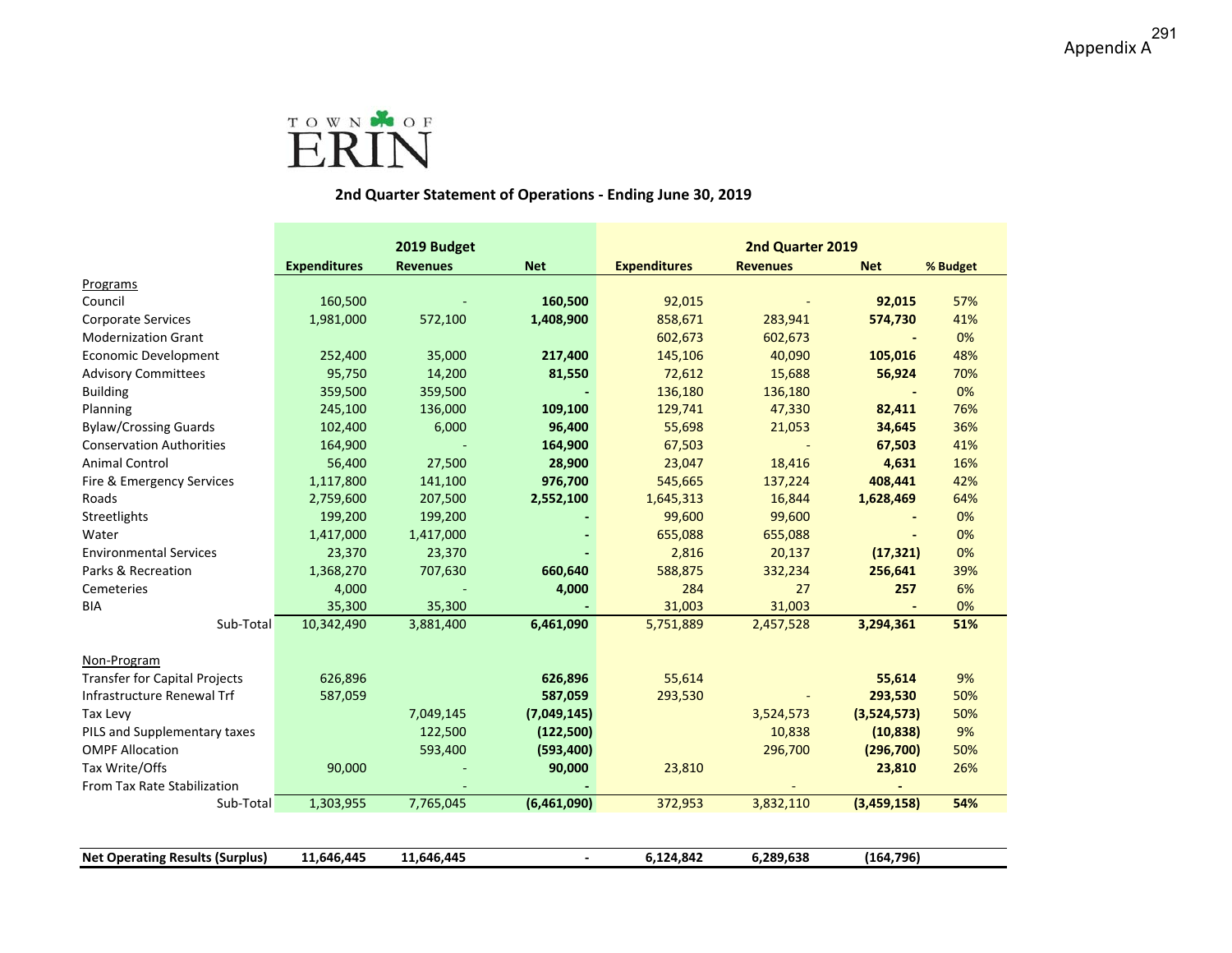

### **2nd Quarter Statement of Operations ‐ Ending June 30, 2019 By Account Grouping**

|                                                                  | 2019               | 2019                     | \$ Variance     | % of          |
|------------------------------------------------------------------|--------------------|--------------------------|-----------------|---------------|
|                                                                  | <b>Budget</b>      | 2nd Quarter              |                 | <b>Budget</b> |
|                                                                  |                    |                          |                 |               |
| Tax Levy                                                         | 7,049,145          | 3,524,573 -              | 3,524,573       | 50%           |
| <b>PILS and Supplementary Taxes</b>                              | 122,500            | 10,838 -                 | 111,662         | 9%            |
| <b>OMPF Allocation</b>                                           | 593,400            | 296,700 -                | 296,700         | 50%           |
| <b>Building Permit Revenues</b>                                  | 359,500            | 106,005 -                | 253,495         | 29%           |
| <b>Grants and Subsidies</b>                                      | 26,500             | 668,413                  | 641,913         | 2522%         |
| Water User Fees                                                  | 1,390,000          | 638,240 -                | 751,760         | 46%           |
| <b>Recreation User Fees</b>                                      | 637,430            | 286,086 -                | 351,344         | 45%           |
| Penalties/interest                                               | 320,000            | 155,265 -                | 164,735         | 49%           |
| Fire & Emergency Fees<br><b>Streetlight Special Area Charges</b> | 107,900<br>199,200 | 104,024 -<br>99,600 -    | 3,876<br>99,600 | 96%<br>50%    |
| Interest                                                         | 100,000            | 86,775 -                 | 13,225          | 87%           |
| Other revenue                                                    | 320,100            | 144,292 -                | 175,808         | 45%           |
| <b>Transfer from Reserves</b>                                    | 420,770            | 168,827 -                | 251,943         | 40%           |
| <b>Total Revenues</b>                                            | 11,646,445         | 6,289,638 -              | 5,356,807       | 54%           |
|                                                                  |                    |                          |                 |               |
| Labour Costs                                                     | 4,012,800          | 1,960,810                | 2,051,990       | 49%           |
| Supplies & Material                                              | 248,350            | 86,230                   | 162,120         | 35%           |
| Gravel Surface                                                   | 400,000            | 396,546                  | 3,454           | 99%           |
| Sanding                                                          | 180,000            | 144,196                  | 35,804          | 80%           |
| Calcium                                                          | 160,000            | 109,621                  | 50,379          | 69%           |
| <b>General Maintenance</b>                                       | 98,020             | 57,383                   | 40,637          | 59%           |
| <b>Streetllight Repairs</b>                                      | 10,000             | 3,928                    | 6,072           | 39%           |
| <b>Consulting Services</b>                                       | 517,500            | 257,433                  | 260,067         | 50%           |
| Legal and Audit Fees                                             | 63,800             | 101,836 -                | 38,036          | 160%          |
| <b>Service Agreements</b>                                        | 889,800            | 481,846                  | 407,954         | 54%           |
| <b>IT Services</b>                                               | 117,000            | 61,794                   | 55,206          | 53%           |
| Resealing                                                        | 85,000             | 20,239                   | 64,761          | 24%           |
| Roads Maintenance                                                | 125,000            | 90,690                   | 34,310          | 73%           |
| <b>Winter Control</b>                                            | 57,500             | 38,072                   | 19,428          | 66%           |
| Equipment/small tools                                            | 80,000             | 56,002                   | 23,998          | 70%           |
| <b>Vehicle Maintenance</b>                                       | 229,400            | 159,981                  | 69,419          | 70%           |
| Fuel                                                             | 131,200            | 94,630                   | 36,570          | 72%           |
| <b>Community Grants</b>                                          | 35,050             | 35,050                   |                 | 100%          |
| <b>Conservation Authorities</b>                                  | 164,900            | 67,503                   | 97,397          | 41%           |
| <b>Emergency Planning</b>                                        | 1,000              | ÷,                       | 1,000           | 0%            |
| Telephone & Cell Phones                                          | 46,900             | 14,959                   | 31,941          | 32%           |
| Hydro                                                            | 494,750            | 226,987                  | 267,763         | 46%           |
| <b>Natural Gas</b>                                               | 65,400             | 37,100                   | 28,300          | 57%           |
| Water & Sewage                                                   | 52,490             | 7,460                    | 45,030          | 14%           |
| <b>Economic Development Activities</b>                           | 70,300             | 38,532                   | 31,768          | 55%           |
| Advertising/Promo                                                | 57,050             | 49,681                   | 7,369           | 87%           |
| <b>Other Expenses</b>                                            | 261,450            | 143,726                  | 117,724         | 55%           |
| Elections                                                        | 17,000             | 250                      | 16,750          | 1%            |
| <b>Inter Dept Expenses</b>                                       | 11,000             | ×,                       | 11,000          | 0%            |
| Insurance & Legal                                                | 146,100            | 99,360                   | 46,740          | 68%           |
| Tax Write Offs                                                   | 90,000             | 23,810                   | 66,190          | 26%           |
| Contingency                                                      | 57,300             | $\overline{\phantom{0}}$ | 57,300          | 0%            |
| Debt Servicing                                                   | 432,600            | 187,008                  | 245,592         | 43%           |
| Capital Projects                                                 | 626,896            | 55,614                   | 571,282         | 9%            |
| <b>Transfer to Reserves</b>                                      | 1,023,830          | 723,038                  | 300,792         | 71%           |
| Trf to Infrastructure Renewal Res.                               | 587,059            | 293,530                  | 293,530         | 50%           |
| <b>Total Expenditures</b>                                        | 11,646,445         | 6,124,842                | 5,521,603       | 53%           |
| SURPLUS/(DEFICIT)                                                |                    | 164,796                  |                 |               |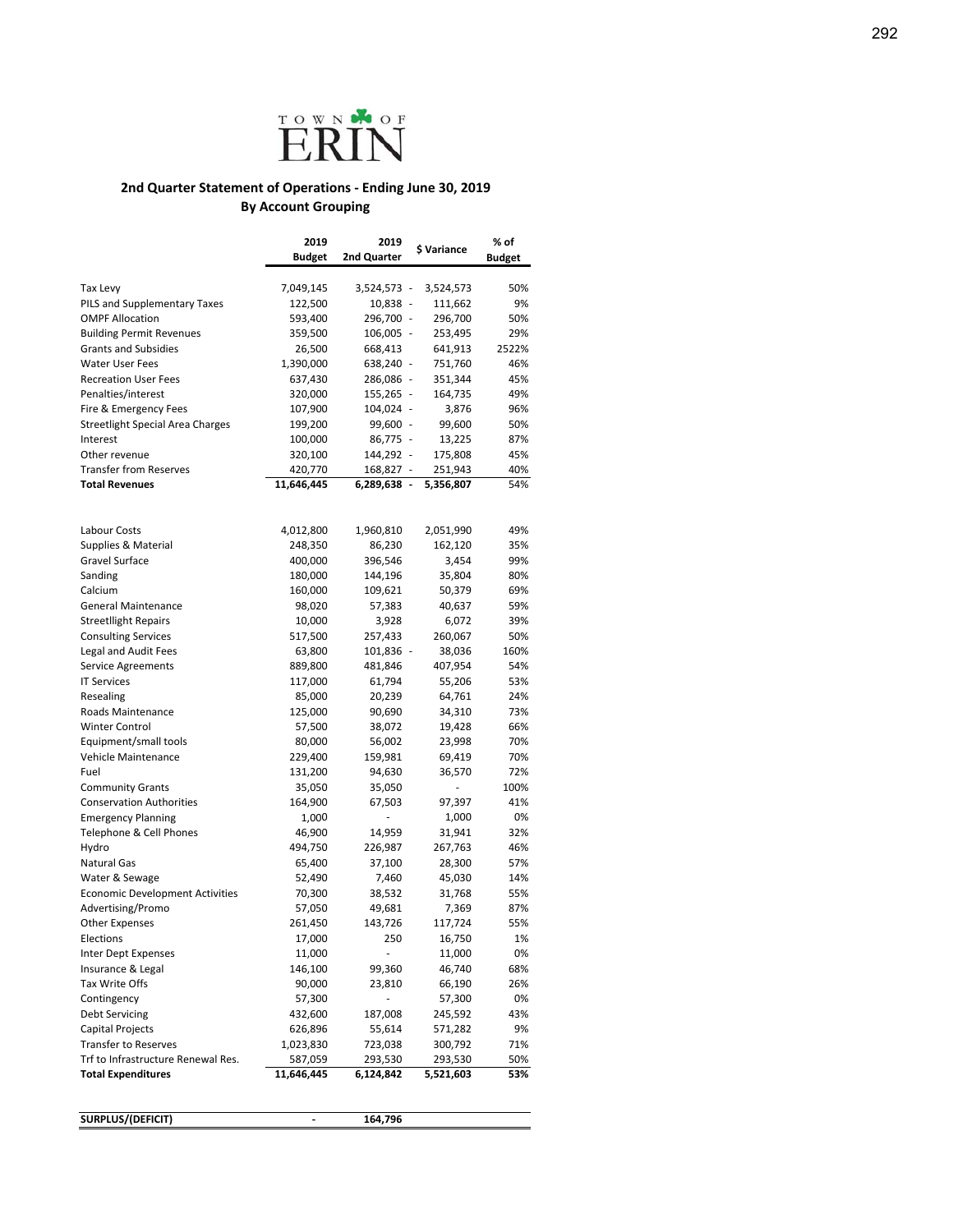

Program> Council

|                       | Annual        | 2nd Quarter    | ℅         |
|-----------------------|---------------|----------------|-----------|
|                       | <b>Budget</b> | <b>Actuals</b> | of Budget |
|                       |               |                |           |
| Expense               |               |                |           |
| Labour Costs          | 133,100       | 80,263         | 60%       |
| <b>Other Expenses</b> | 24,500        | 9,776          | 40%       |
| Insurance & Legal     | 2,900         | 1,977          | 68%       |
| Inter Dept Expenses   | 0             | 0              |           |
| <b>Total Expense</b>  | 160,500       | 92,015         | 57%       |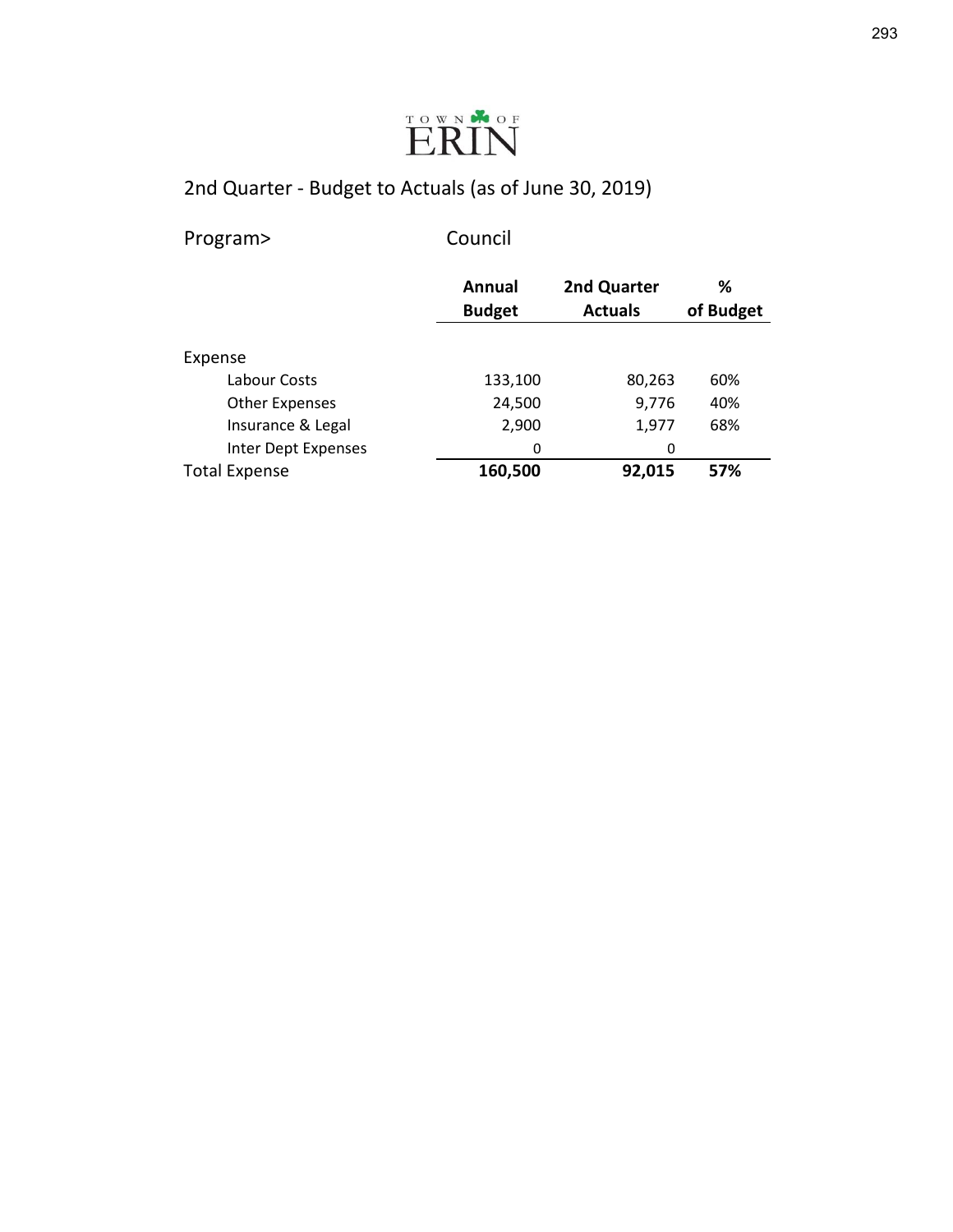

### Program> Administration

|                                 | Annual        | 2nd Quarter   | %         |
|---------------------------------|---------------|---------------|-----------|
|                                 | <b>Budget</b> | <b>Actual</b> | of Budget |
| Revenue                         |               |               |           |
| Tax Registration & Certificates | 8,800         | 4,076         | 46%       |
| Penalties/interest              | 320,000       | 155,265       | 49%       |
| Licenses                        | 9,000         | 7,094         | 79%       |
| Interest                        | 100,000       | 85,554        | 86%       |
| Miscellaneous Revenue           | 54,300        | 15,531        | 29%       |
| <b>Transfer from Reserves</b>   | 74,000        | 6,561         | 9%        |
| Voluntary Water Levy            | 0             | 9,860         |           |
| Inter Dept Recovery             | 6,000         | 0             | 0%        |
| Total Revenue                   | 572,100       | 283,941       | 50%       |
| Expense                         |               |               |           |
| Labour Costs                    | 1,293,400     | 559,317       | 43%       |
| Supplies/Materials              | 73,400        | 20,218        | 28%       |
| <b>Consulting Services</b>      | 155,000       | 69,155        | 45%       |
| Legal and Audit Fees            | 50,000        | 10,939        | 22%       |
| Service Agreements              | 38,000        | 22,133        | 58%       |
| <b>IT Services</b>              | 117,000       | 61,794        | 53%       |
| Utilities                       | 27,100        | 16,143        | 60%       |
| <b>Other Expenses</b>           | 31,500        | 41,024        | 130%      |
| Postage                         | 10,000        | 5,834         | 58%       |
| Membership                      | 12,800        | 9,899         | 77%       |
| Bank and credit card charges    | 12,000        | 7,829         | 65%       |
| Advertising                     | 16,500        | 9,853         | 60%       |
| Insurance & Legal               | 55,000        | 14,424        | 26%       |
| <b>Water Levy Projects</b>      | 0             | 9,860         | 0%        |
| Contingency                     | 57,300        | 0             | 0%        |
| Elections                       | 17,000        | 250           | 1%        |
| <b>Transfers to Reserves</b>    | 15,000        | 0             | 0%        |
| <b>Total Expense</b>            | 1,981,000     | 858,671       | 43%       |
| <b>Water Levy Projects</b>      |               | <b>Amount</b> |           |

| , ,                                        |          |
|--------------------------------------------|----------|
| Canada Day Flags - Completed               | \$5,000  |
| Movie nights (2 nights) - Completed        | \$5,200  |
| Canada Day Events - Completed              | \$1,000  |
| Holiday Light Enhancement to McMillan Park | \$10,000 |
| Basketball nets (2)                        | \$3,200  |
| New Years Levy Fireworks                   | \$5,000  |
| McMillan Park picnic tables                | \$5,303  |
| <b>Total</b>                               | \$34,703 |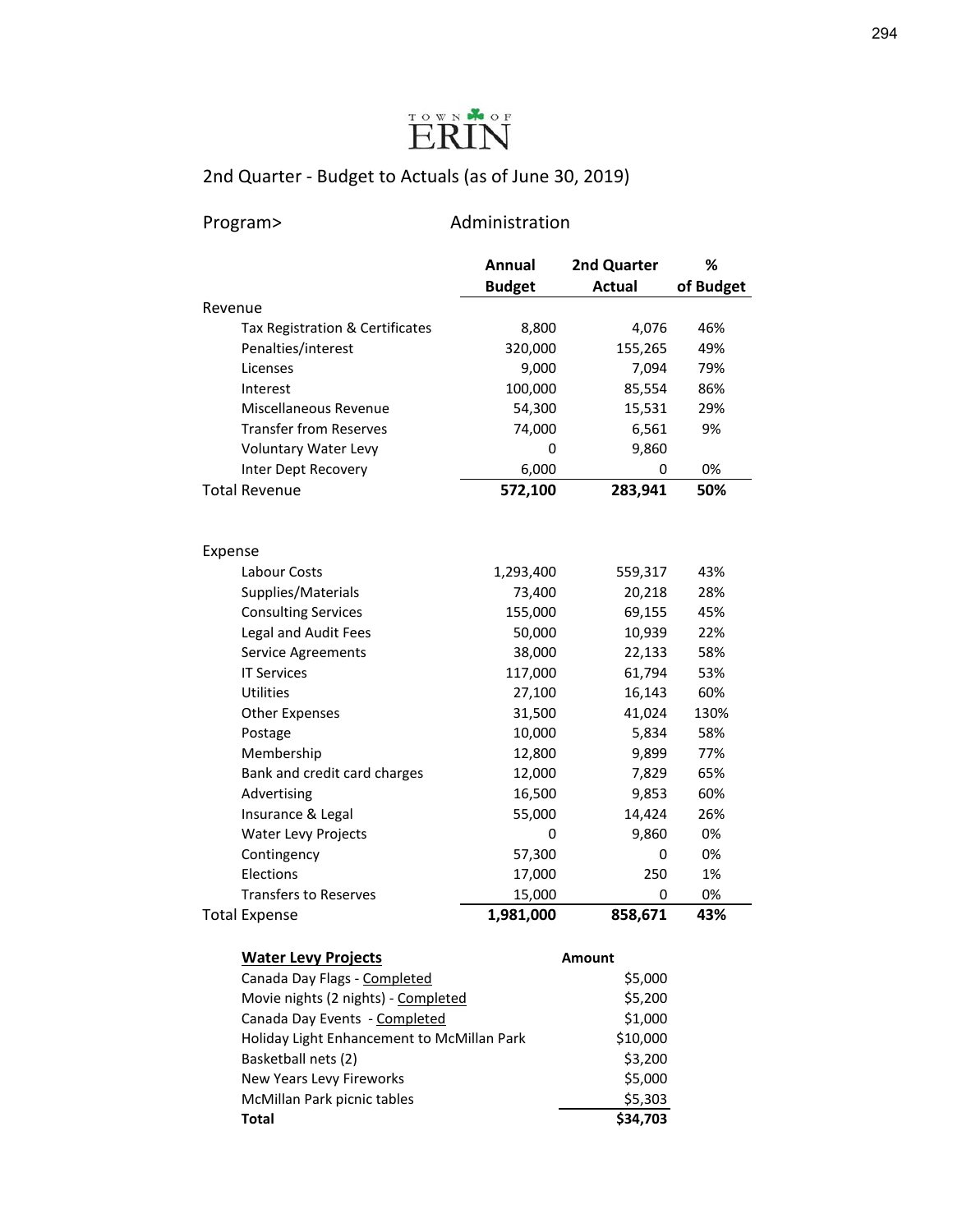

Program> Modernization Grant

|         |                                                                                                  | Annual        | 2nd Quarter   | %         |
|---------|--------------------------------------------------------------------------------------------------|---------------|---------------|-----------|
|         |                                                                                                  | <b>Budget</b> | <b>Actual</b> | of Budget |
| Revenue |                                                                                                  |               |               |           |
|         | <b>Provincial Grant</b>                                                                          | 0             | 602,673       |           |
|         | Interest                                                                                         |               | 1,221         |           |
|         | <b>Total Revenue</b>                                                                             | $\mathbf 0$   | 602,673       |           |
| Expense |                                                                                                  |               |               |           |
|         | <b>Consulting Services</b>                                                                       | 0             | 14,268        |           |
|         | Legal and Audit Fees                                                                             | 0             | 0             |           |
|         | <b>Service Agreements</b>                                                                        | 0             | 0             |           |
|         | <b>IT Services</b>                                                                               | 0             | 0             |           |
|         | Equipment / Small Tools                                                                          | 0             | 0             |           |
|         | <b>Other Expenses</b>                                                                            | 0             | 0             |           |
|         | <b>Transfers to Reserves</b>                                                                     | 0             | 588,405       |           |
|         | <b>Total Expense</b>                                                                             | $\mathbf 0$   | 602,673       |           |
|         | <b>Modernization Grant Projects</b>                                                              |               | <b>Amount</b> |           |
|         | Governance review – independent review that is<br>specific to the Town of Erin                   |               | \$50,000      |           |
|         | Roads Operational Review - Completed                                                             |               | \$15,300      |           |
|         | Roads Needs Assessment – gravel to asphalt study                                                 |               | \$25,000      |           |
|         | Conservation and Demand Management Plan - to<br>meet provincial regulatory requirements deadline |               | \$6,000       |           |
|         | <b>Facilities Assessment (Firehalls and Townhall)</b>                                            |               | \$12,000      |           |
|         | Energy efficiency audit - all town owned facilities                                              |               | \$40,000      |           |
|         | AMP - Key performance indicators and Levels of                                                   |               | \$50,000      |           |
|         | <b>Total</b>                                                                                     |               | \$198,300     |           |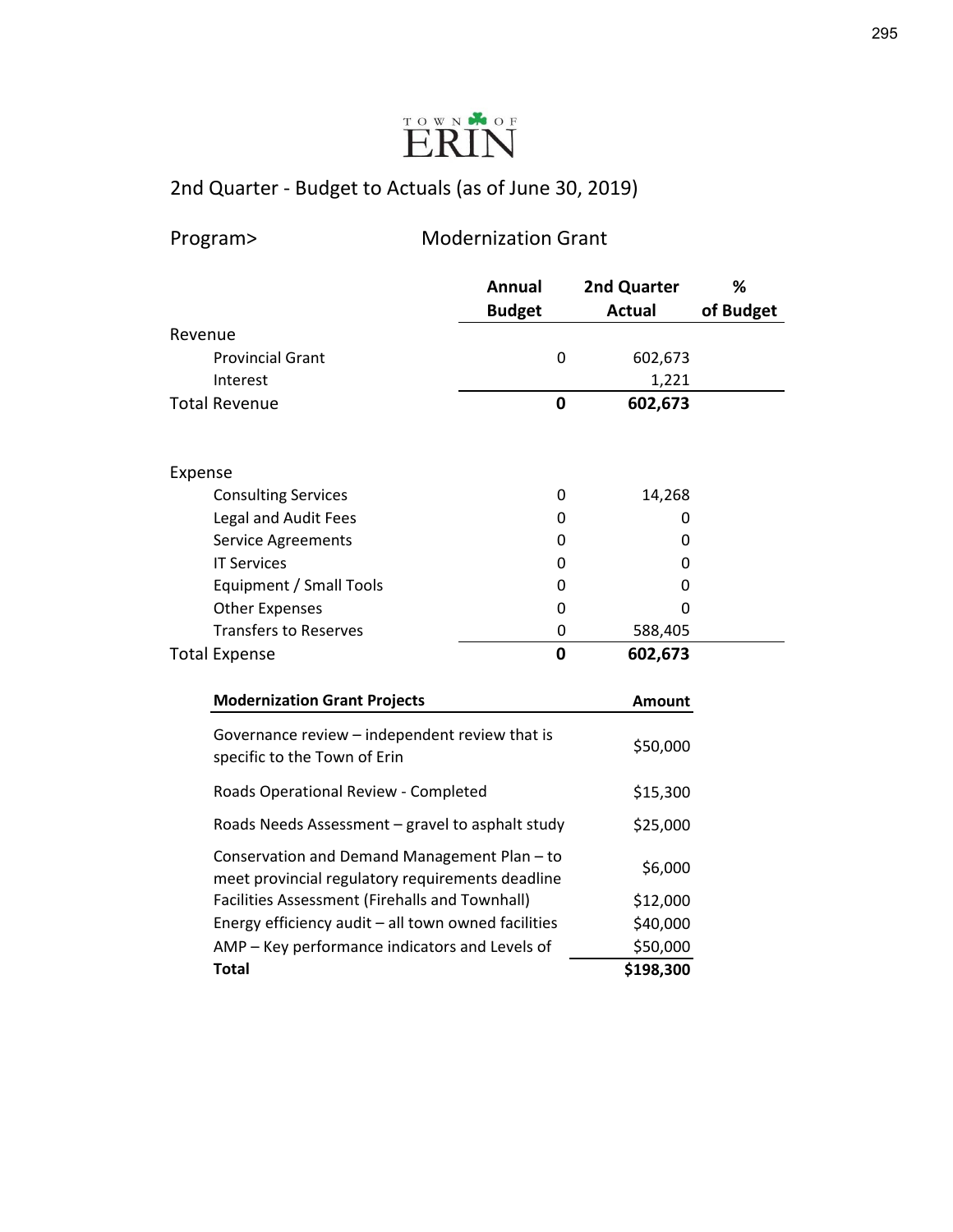

Program> Economic Development

|                                            | <b>Annual</b> | 2nd Quarter   | %         |
|--------------------------------------------|---------------|---------------|-----------|
|                                            | <b>Budget</b> | <b>Actual</b> | of Budget |
| Revenue                                    |               |               |           |
| Grant                                      | 25,000        | 25,000        | 100%      |
| Miscellaneous Revenue                      | 0             | 2,590         |           |
| <b>Transfer from CIP Reserve</b>           | 0             | 12,500        |           |
| <b>Transfer fm Reserve</b>                 | 10,000        | 0             |           |
| <b>Total Revenue</b>                       | 35,000        | 40,090        | 115%      |
|                                            |               |               |           |
| Expense                                    |               |               |           |
| Labour Costs                               | 109,400       | 54,538        | 50%       |
| Supplies & Material                        | 3,500         | 824           | 24%       |
| <b>Consulting &amp; Service Agreements</b> | 46,500        | 28,783        | 62%       |
| Ambassador Program                         | 2,000         | $\Omega$      |           |
| Arts & Culture                             | 2,000         | 2,188         | 109%      |
| <b>Business Retention &amp; Expansion</b>  | 8,800         | 1,040         | 12%       |
| <b>Community Profile</b>                   | 5,000         | 0             | 0%        |
| Indust/Equine                              | 9,500         | 11,649        | 123%      |
| Core/Four Seasons Strat                    | 25,000        | 6,126         | 25%       |
| Marketing materials                        | 3,000         | 295           | 10%       |
| Economic Dev-Project Leverage              | 15,000        | 4,733         | 32%       |
| Advertising/Promo                          | 17,100        | 17,017        | 100%      |
| Community Improvement Project              | 0             | 12,500        |           |
| <b>Other Expenses</b>                      | 5,600         | 5,413         | 97%       |
| <b>Transfer to Reserve</b>                 | 0             | 0             |           |
| Transfer to BIA                            | 0             | 0             |           |
| <b>Total Expense</b>                       | 252,400       | 145,106       | 57%       |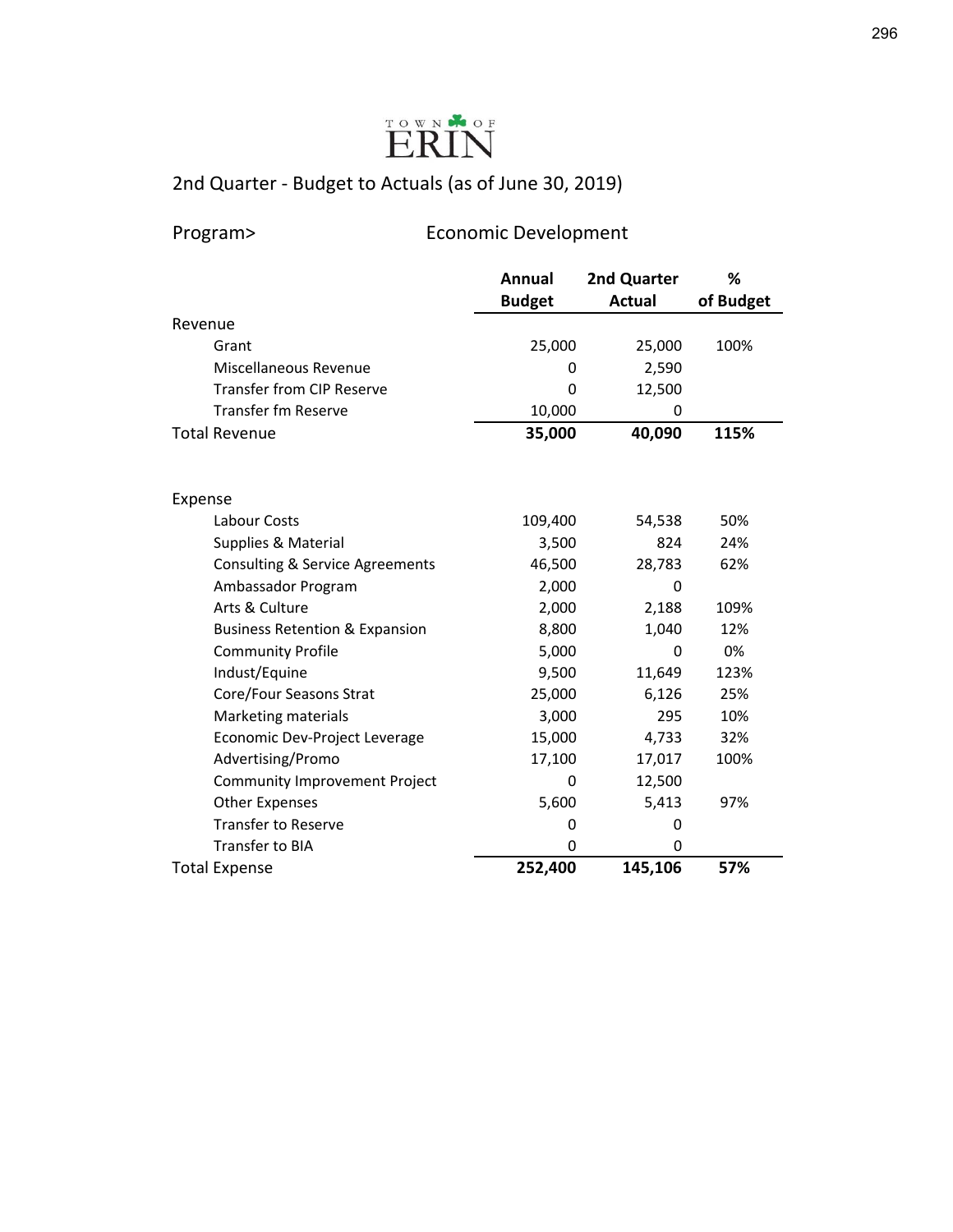

Program> Advisory Committees

|                             | Annual        | 2nd Quarter | %         |
|-----------------------------|---------------|-------------|-----------|
|                             | <b>Budget</b> | Actual      | of Budget |
| Revenue                     |               |             |           |
| <b>LGHG Revenue</b>         | 3,500         | 4,318       | 123%      |
| Heritage Revenue            | 500           | 130         |           |
| Celebrate Erin              | 1,700         | 1,480       |           |
| Inter Dept Revenue          |               | 1,000       |           |
| <b>Trf from Operating</b>   | 8,500         | 8,760       | 103%      |
| <b>Trf from Reserves</b>    | 0             | 0           |           |
| <b>Total Revenue</b>        | 14,200        | 15,688      | 110%      |
|                             |               |             |           |
| Expense                     |               |             |           |
| <b>Other Expenses</b>       | 26,600        | 14,462      | 54%       |
| <b>Community Grants</b>     | 35,050        | 35,050      | 100%      |
| Trfs to Res Advisory Cttees | 34,100        | 23,100      | 68%       |
| <b>Total Expense</b>        | 95,750        | 72,612      | 76%       |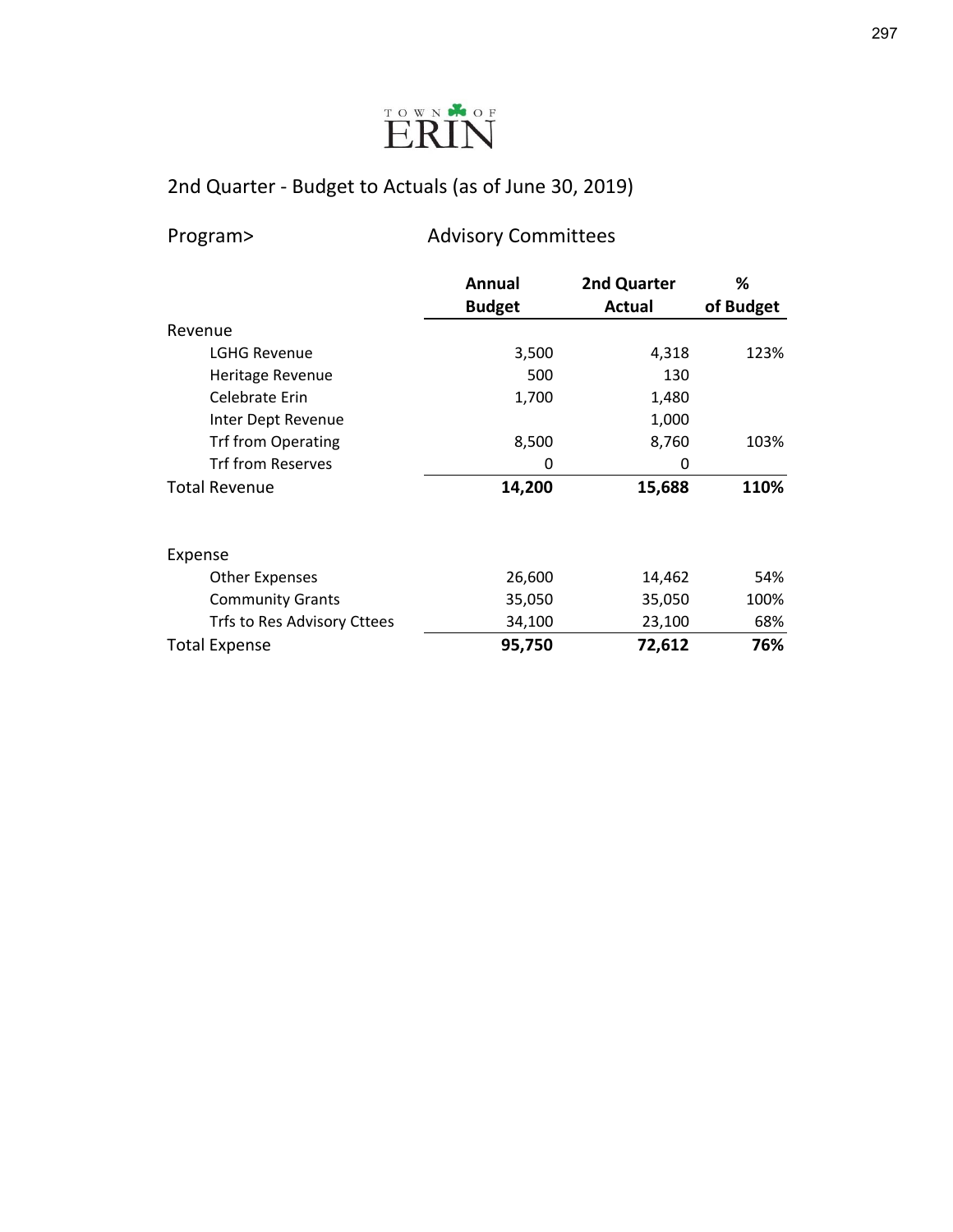

Program> Building

|                              | <b>Annual</b> | 2nd Quarter   | %         |
|------------------------------|---------------|---------------|-----------|
|                              | <b>Budget</b> | <b>Actual</b> | of Budget |
| Revenue                      |               |               |           |
| <b>Building Permits</b>      | 350,000       | 100,255       | 29%       |
| Misc. Revenue                | 9,500         | 5,750         | 61%       |
| <b>Transfer from Reserve</b> |               | 30,174        |           |
| <b>Total Revenue</b>         | 359,500       | 136,180       | 38%       |
| Expense                      |               |               |           |
| Labour Costs                 | 229,200       | 80,675        | 35%       |
| Supplies & Material          | 5,000         | 39            | 1%        |
| Consulting                   | 36,200        | 50,398        | 139%      |
| Service Agreements           | 4,960         | 0             |           |
| Telephone                    | 2,500         | 411           | 16%       |
| <b>Vehicle Maintenance</b>   | 2,500         | 198           | 8%        |
| <b>Other Expenses</b>        | 11,000        | 2,170         | 20%       |
| Insurance                    | 0             | 2,289         | 0%        |
| Inter Dept Expenses          | 0             | 0             | 0%        |
| <b>Transfers to Reserves</b> | 68,140        | 0             |           |
| <b>Total Expense</b>         | 359,500       | 136,180       | 38%       |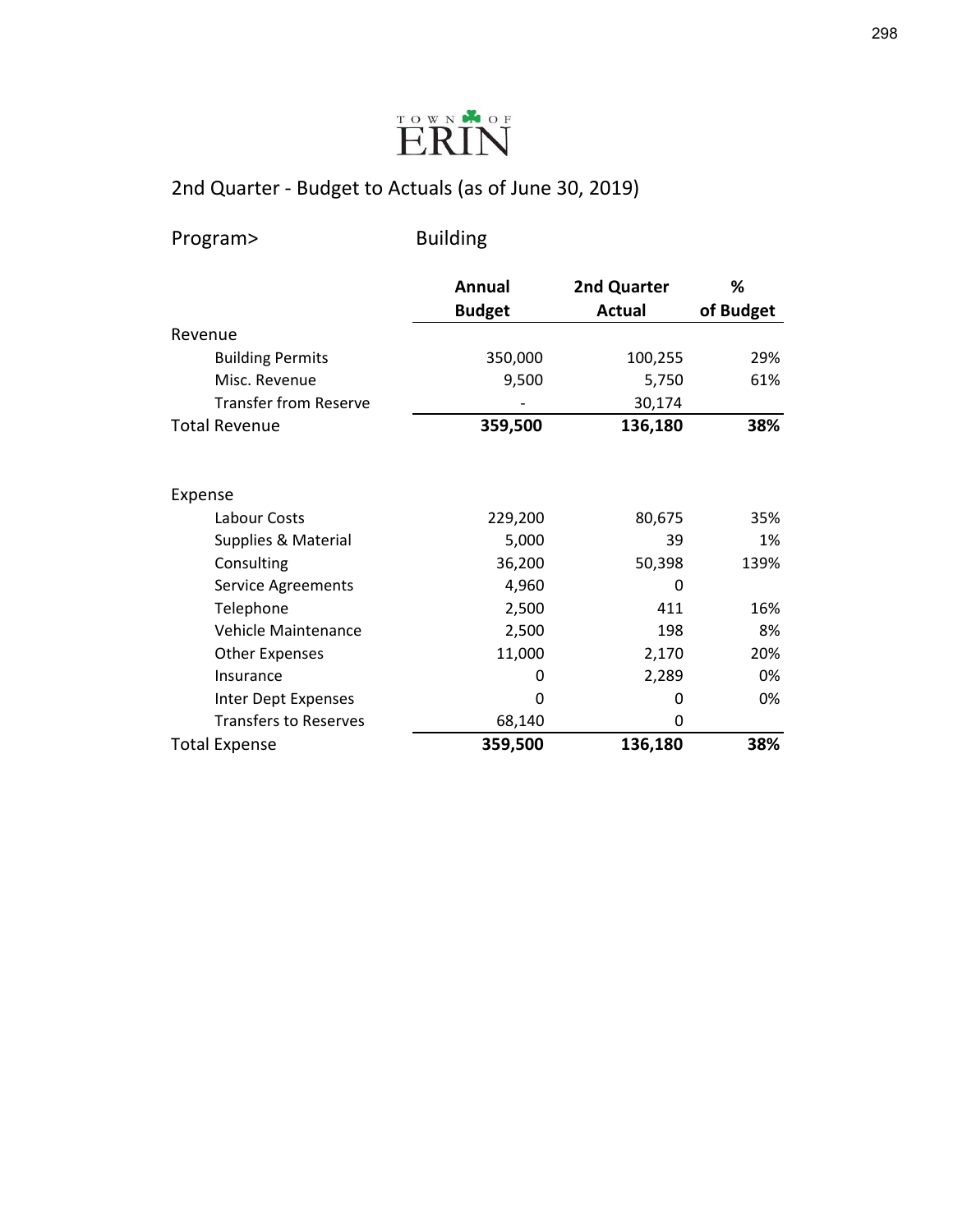

## Program> By-law/Crossing Guards/Conservation

|                                 | Annual        | 2nd Quarter | %         |
|---------------------------------|---------------|-------------|-----------|
|                                 | <b>Budget</b> | Actual      | of Budget |
| Revenue                         |               |             |           |
| Misc. Revenue                   | 0             | 150         |           |
| Cannabis Grant                  | 0             | 10,603      |           |
| <b>Vendor Permits</b>           | 6,000         | 10,300      | 172%      |
| <b>Total Revenue</b>            | 6,000         | 21,053      | 351%      |
|                                 |               |             |           |
| Expense                         |               |             |           |
| Labour Costs                    | 49,600        | 29,282      | 59%       |
| Supplies & Material             | 3,400         | 1,258       | 37%       |
| Legal Fees                      | 7,800         | 24,291      | 311%      |
| Service Agreement               | 35,000        | 150         | 0%        |
| <b>Other Expenses</b>           | 5,900         | 153         | 3%        |
| Cannabis Expenses               |               | 0           |           |
| Insurance                       | 700           | 565         | 81%       |
| <b>Conservation Authorities</b> | 164,900       | 67,503      | 41%       |
| <b>Total Expense</b>            | 267,300       | 123,201     | 46%       |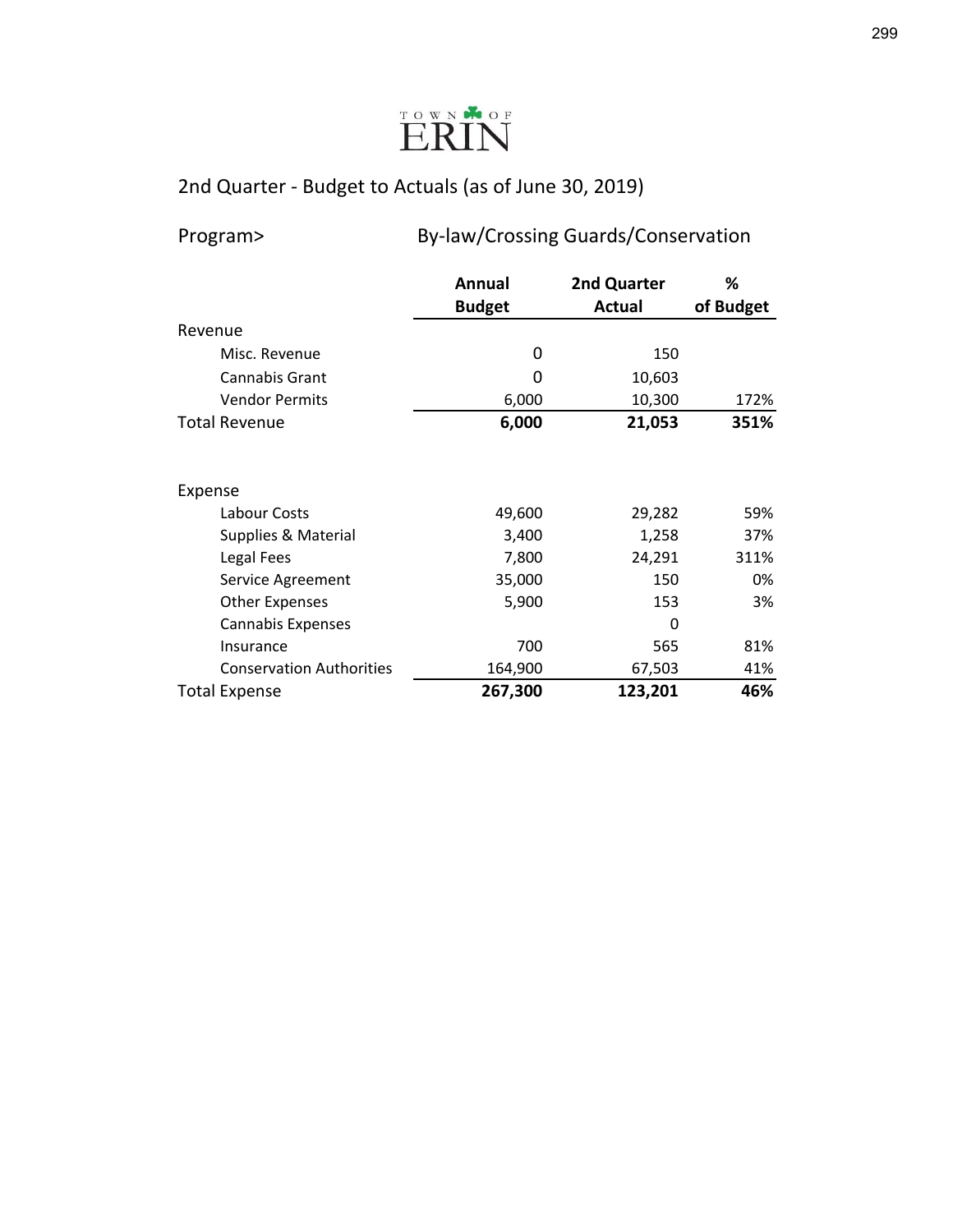

Program> Planning

|                             | Annual        | 2nd Quarter | %         |
|-----------------------------|---------------|-------------|-----------|
|                             | <b>Budget</b> | Actual      | of Budget |
| Revenue                     |               |             |           |
| <b>Planning Zoning Fees</b> | 29,000        | 14,975      | 52%       |
| Misc. Revenue               | 5,000         | 0           | 0%        |
| <b>Trf from Reserves</b>    | 102,000       | 32,355      | 32%       |
| <b>Total Revenue</b>        | 136,000       | 47,330      | 35%       |
| Expense                     |               |             |           |
| Labour Costs                | 27,900        | 26,149      | 94%       |
| Supplies & Material         | 2,400         | 443         | 18%       |
| <b>Consulting Services</b>  | 207,800       | 58,079      | 28%       |
| LPAT Appeals                | 0             | 43,930      |           |
| Other Expenses              | 6,500         | 773         | 12%       |
| Insurance                   | 500           | 367         |           |
| Inter Dept Expense          | 0             | 0           |           |
| <b>Total Expense</b>        | 245,100       | 129,741     | 53%       |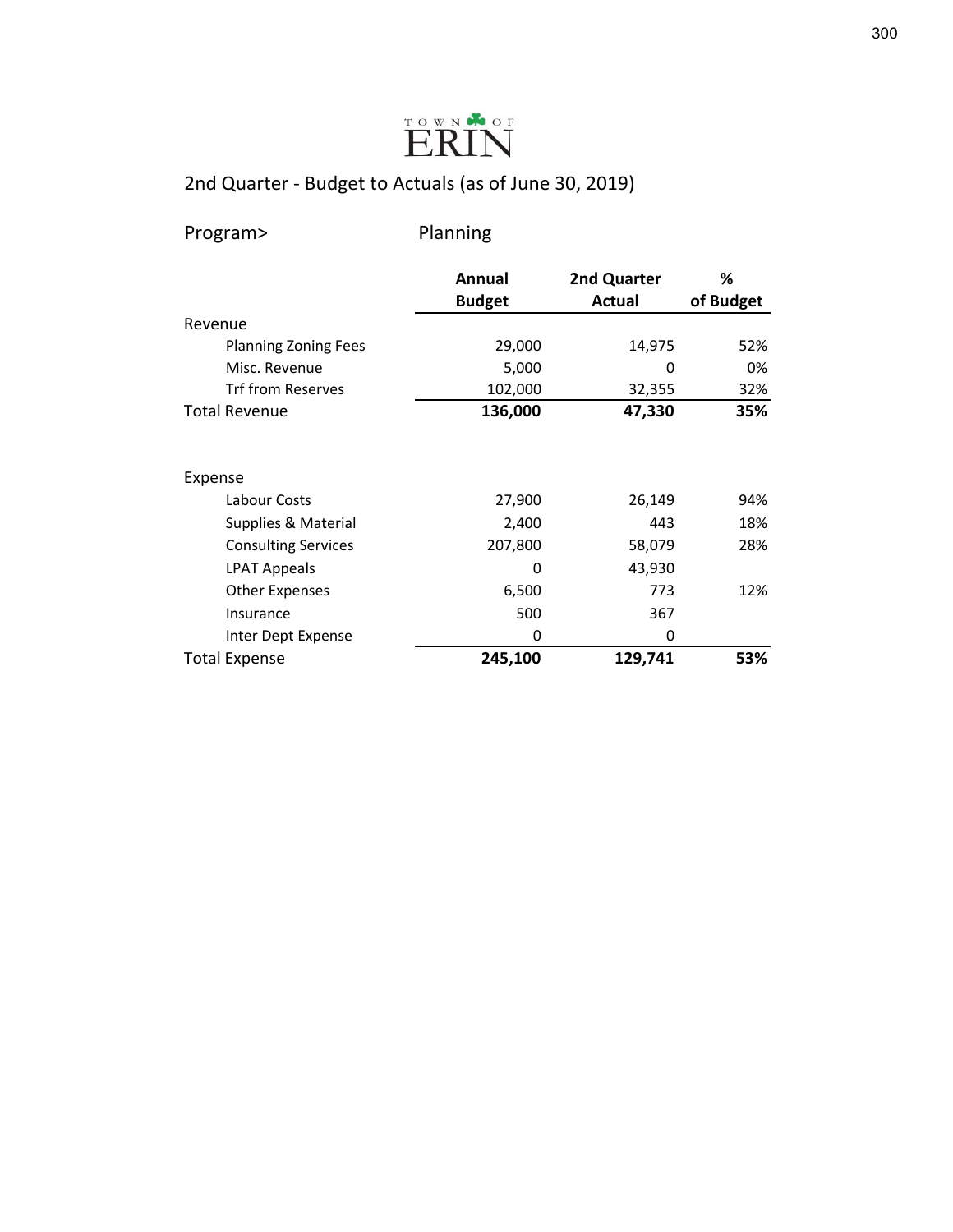

| Program> |  |  |
|----------|--|--|
|          |  |  |

param> Animal Control

|                                | Annual        | 2nd Quarter   | %         |
|--------------------------------|---------------|---------------|-----------|
|                                | <b>Budget</b> | <b>Actual</b> | of Budget |
| Revenue                        |               |               |           |
| <b>Animal Control Revenues</b> | 0             | 0             |           |
| Dog Tags                       | 20,500        | 17,637        | 86%       |
| Misc. Revenue                  | 7,000         | 780           | 11%       |
| <b>Total Revenue</b>           | 27,500        | 18,416        | 67%       |
| Expense                        |               |               |           |
| Labour Costs                   | 0             | 349           |           |
| Service Agreements             | 56,000        | 22,457        | 40%       |
| <b>Other Expenses</b>          | 0             | 0             |           |
| Insurance                      | 400           | 241           |           |
| <b>Total Expense</b>           | 56,400        | 23,047        | 41%       |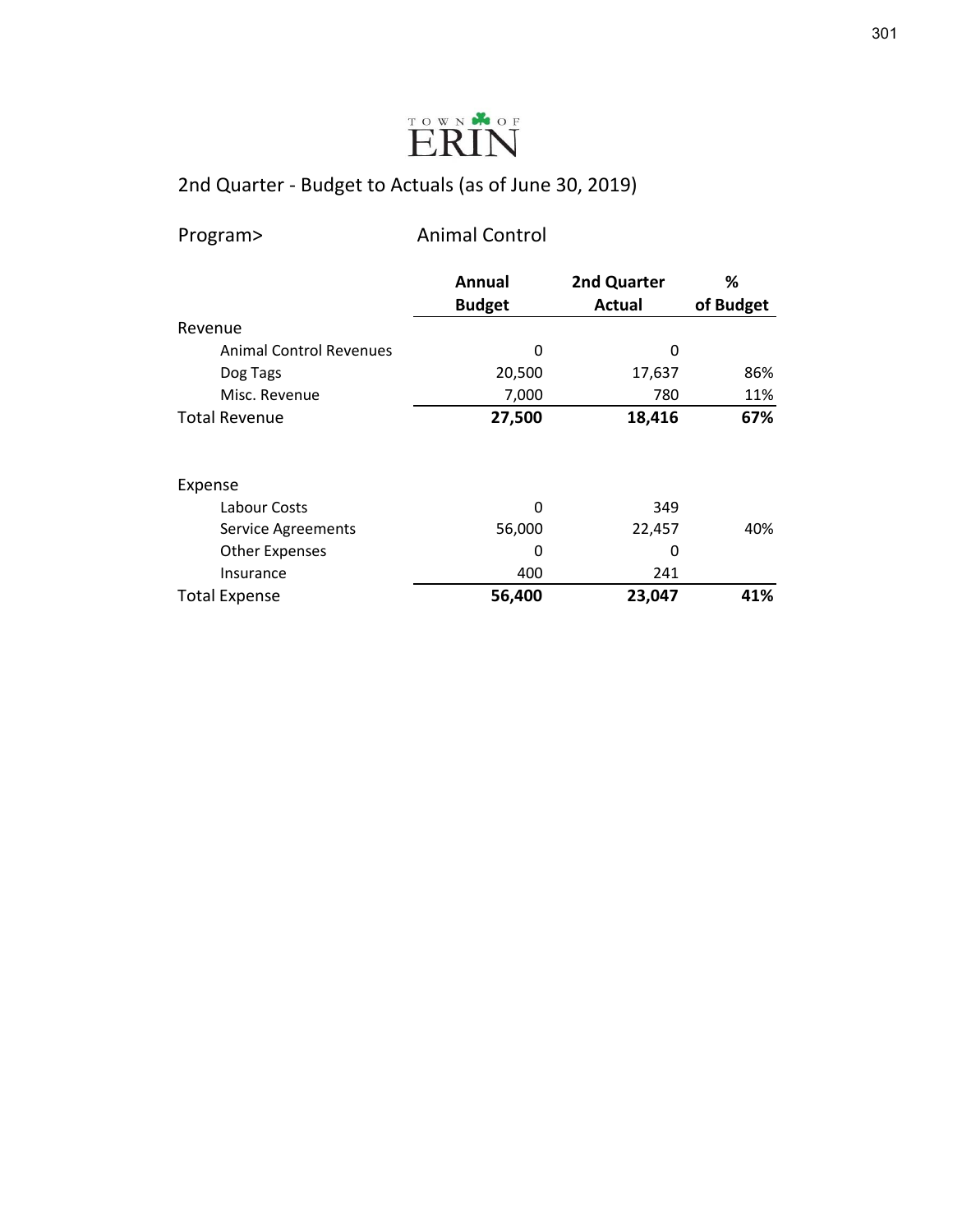

Program> Fire & Emergency Services

|                                  | <b>Annual</b> | 2nd Quarter   | %         |
|----------------------------------|---------------|---------------|-----------|
|                                  | <b>Budget</b> | <b>Actual</b> | of Budget |
| Revenue                          |               |               |           |
| <b>Burn Permits</b>              | 26,000        | 20,617        | 79%       |
| Lease Agreements                 | 47,400        | 59,691        | 126%      |
| Donations                        | 500           | 0             | 0%        |
| Miscellaneous Revenue            | 34,000        | 23,716        | 70%       |
| <b>Transfer from DC Reserves</b> | 33,200        | 33,200        | 100%      |
| Inter Dept Recovery              | 0             | 0             |           |
| <b>Total Revenue</b>             | 141,100       | 137,224       | 97%       |
|                                  |               |               |           |
|                                  |               |               |           |
| Expense                          |               |               |           |
| Labour Costs                     | 449,400       | 215,199       | 48%       |
| Supplies & Material              | 35,700        | 20,892        | 59%       |
| Legal Fees                       | 6,000         | 232           | 4%        |
| Service Agreements               | 29,000        | 45,468        | 157%      |
| <b>Utilities</b>                 | 31,700        | 19,435        | 61%       |
| Equipment / Small Tools          | 16,000        | 6,884         | 43%       |
| Vehicle Maintenance              | 42,400        | 47,469        | 112%      |
| <b>Other Expenses</b>            | 50,000        | 22,139        | 44%       |
| Insurance & Legal                | 16,000        | 10,587        | 66%       |
| <b>Debt Servicing</b>            | 270,600       | 157,358       | 58%       |
| <b>Emergency Planning</b>        | 1,000         | 0             |           |
| Inter Dept Expenses              | 0             | 0             |           |
| <b>Transfers to Reserves</b>     | 170,000       | 0             |           |
| <b>Total Expense</b>             | 1,117,800     | 545,665       | 49%       |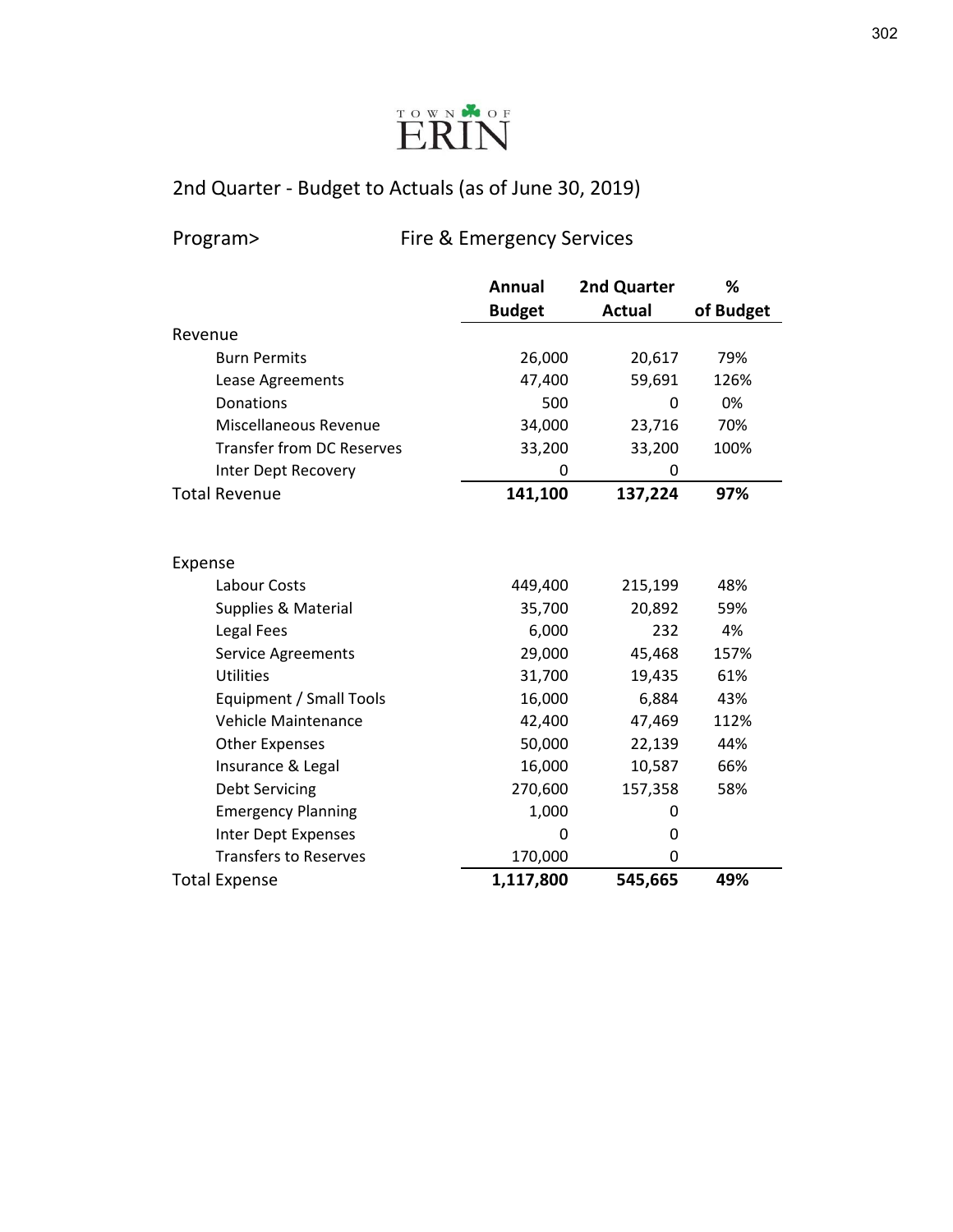

| Program>                         | Roads         |               |           |
|----------------------------------|---------------|---------------|-----------|
|                                  | <b>Annual</b> | 2nd Quarter   | %         |
|                                  | <b>Budget</b> | <b>Actual</b> | of Budget |
| Revenue                          |               |               |           |
| <b>Gravel Levy</b>               | 110,000       | 104           | 0%        |
| Miscellaneous Revenue            | 15,000        | 3,500         | 23%       |
| <b>Transfer from DC Reserves</b> | 82,500        | 0             |           |
| <b>Cost Recovery</b>             | 0             | 13,240        |           |
| <b>Total Revenue</b>             | 207,500       | 16,844        | 8%        |
|                                  |               |               |           |
| Expense                          |               |               |           |
| Labour Costs                     | 1,115,700     | 536,670       | 48%       |
| Supplies & Material              | 34,300        | 16,883        | 49%       |
| <b>Gravel Surface</b>            | 400,000       | 396,546       | 99%       |
| Sanding                          | 180,000       | 144,196       | 80%       |
| Signs                            | 10,000        | 4,121         | 41%       |
| Calcium                          | 160,000       | 109,621       | 69%       |
| <b>Purchased Services</b>        | 15,000        | 7,491         | 50%       |
| Resealing                        | 85,000        | 20,239        | 24%       |
| Roads Maintenance                | 125,000       | 90,690        | 73%       |
| <b>Winter Control</b>            | 38,000        | 34,245        | 90%       |
| Telephone & Cell Phones          | 5,000         | 1,438         | 29%       |
| <b>Utilities</b>                 | 21,400        | 8,702         | 41%       |
| Equipment/small tools            | 6,000         | 9,501         | 158%      |
| Vehicle Maintenance              | 181,100       | 112,208       | 62%       |
| Vehicle Fuel                     | 131,200       | 94,630        | 72%       |
| <b>Other Expenses</b>            | 18,600        | 19,724        | 106%      |
| Insurance & Legal                | 41,000        | 21,680        | 53%       |
| <b>Debt Servicing</b>            | 136,300       | 16,729        | 12%       |
| Inter Dept Expenses              | 6,000         | 0             | 0%        |
| <b>Transfers to Reserves</b>     | 50,000        | 0             |           |
| <b>Total Expense</b>             | 2,759,600     | 1,645,313     | 60%       |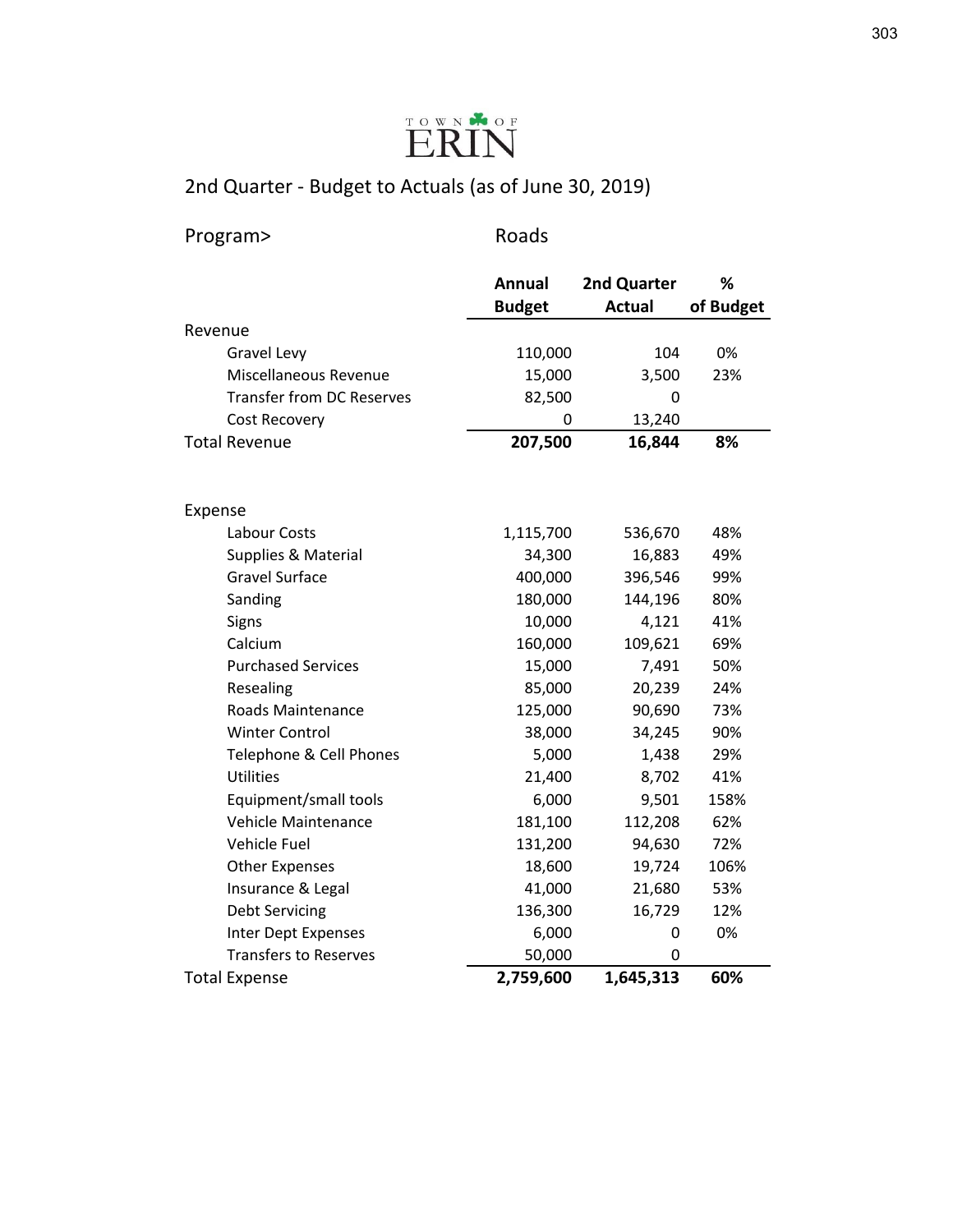

| Program> |  |  |
|----------|--|--|
|          |  |  |

rogram> Streetlights

|                              | Annual        | 2nd Quarter | %         |
|------------------------------|---------------|-------------|-----------|
|                              | <b>Budget</b> | Actual      | of Budget |
| Revenue                      |               |             |           |
| Special Area Charge          | 199,200       | 99,600      | 50%       |
| Inter Dept Recovery          | 0             | 0           |           |
| <b>Total Revenue</b>         | 199,200       | 99,600      | 50%       |
|                              |               |             |           |
| Expense                      |               |             |           |
| Repairs                      | 10,000        | 3,928       | 39%       |
| <b>Utilities</b>             | 116,100       | 45,583      | 39%       |
| Insurance & Legal            | 0             | 76          |           |
| <b>Transfers to Reserves</b> | 73,100        | 50,012      | 68%       |
| <b>Total Expense</b>         | 199,200       | 99,600      | 50%       |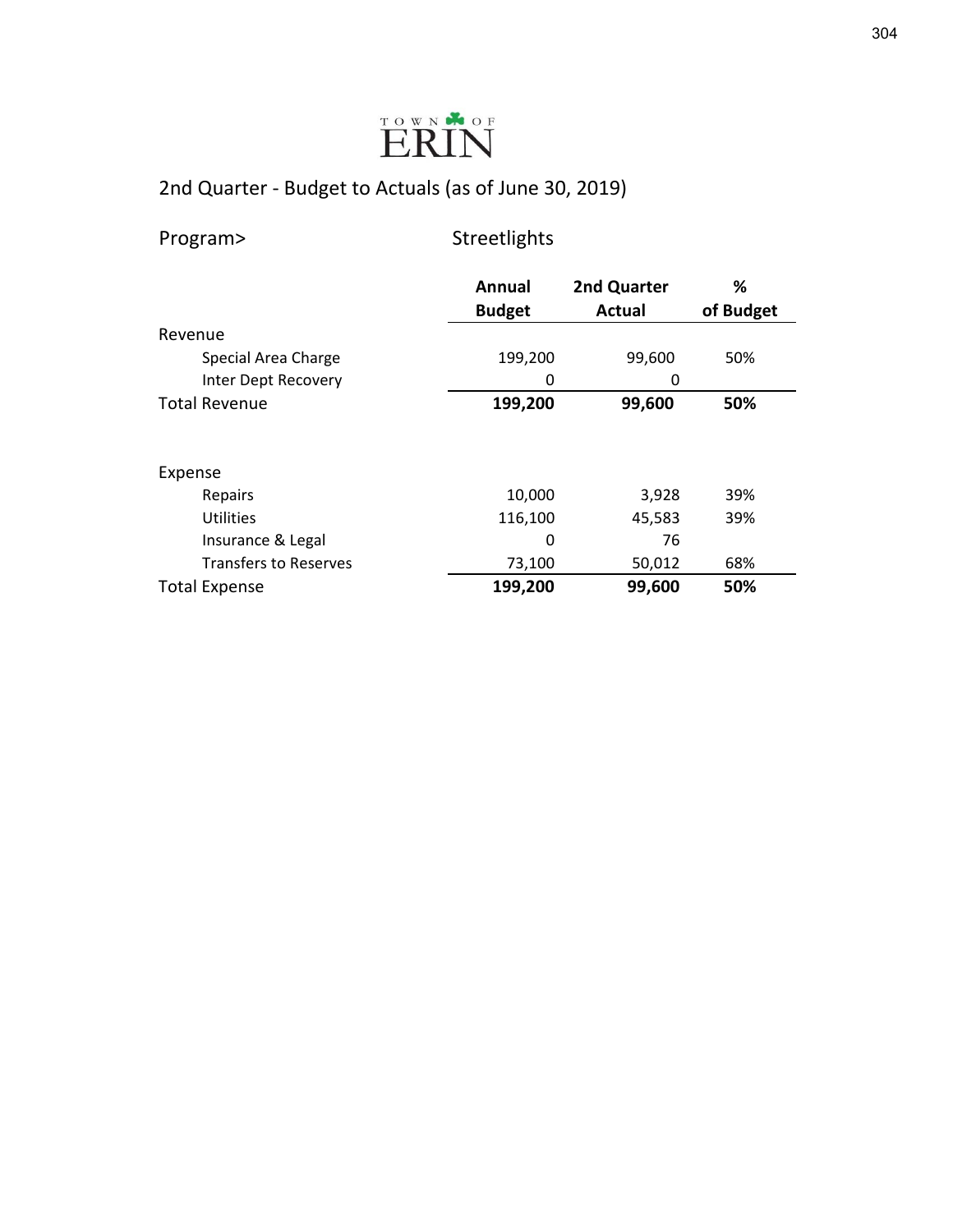

Program> Water

|                              | <b>Annual</b> | 2nd Quarter   | %         |
|------------------------------|---------------|---------------|-----------|
|                              | <b>Budget</b> | <b>Actual</b> | of Budget |
| Revenue                      |               |               |           |
| <b>Water Revenues</b>        | 1,370,000     | 624,520       | 46%       |
| Miscellaneous Revenue        | 20,000        | 13,720        | 69%       |
| <b>Trf from Reserves</b>     | 27,000        | 16,848        | 62%       |
| <b>Total Revenue</b>         | 1,417,000     | 655,088       | 46%       |
|                              |               |               |           |
|                              |               |               |           |
| Expense                      |               |               |           |
| Labour Costs                 | 15,300        | 109,549       | 716%      |
| Supplies & Material          |               | 917           |           |
| Consulting                   | 27,000        | 16,848        | 62%       |
| Service Agreements           | 656,000       | 345,995       | 53%       |
| <b>General Maintenance</b>   | 6,500         | 25,310        | 389%      |
| Telephone & Mobile           | 2,700         | 2,772         | 103%      |
| Hydro                        | 115,600       | 57,941        | 50%       |
| Equipment / Small Tools      |               | 2,038         |           |
| <b>Other Expenses</b>        |               | 1,375         |           |
| Insurance & Legal            |               | 30,823        |           |
| Inter Dept Expenses          | 5,000         |               | 0%        |
| <b>Transfers to Reserves</b> | 588,900       | 61,520        | 10%       |
| <b>Total Expense</b>         | 1,417,000     | 655,088       | 46%       |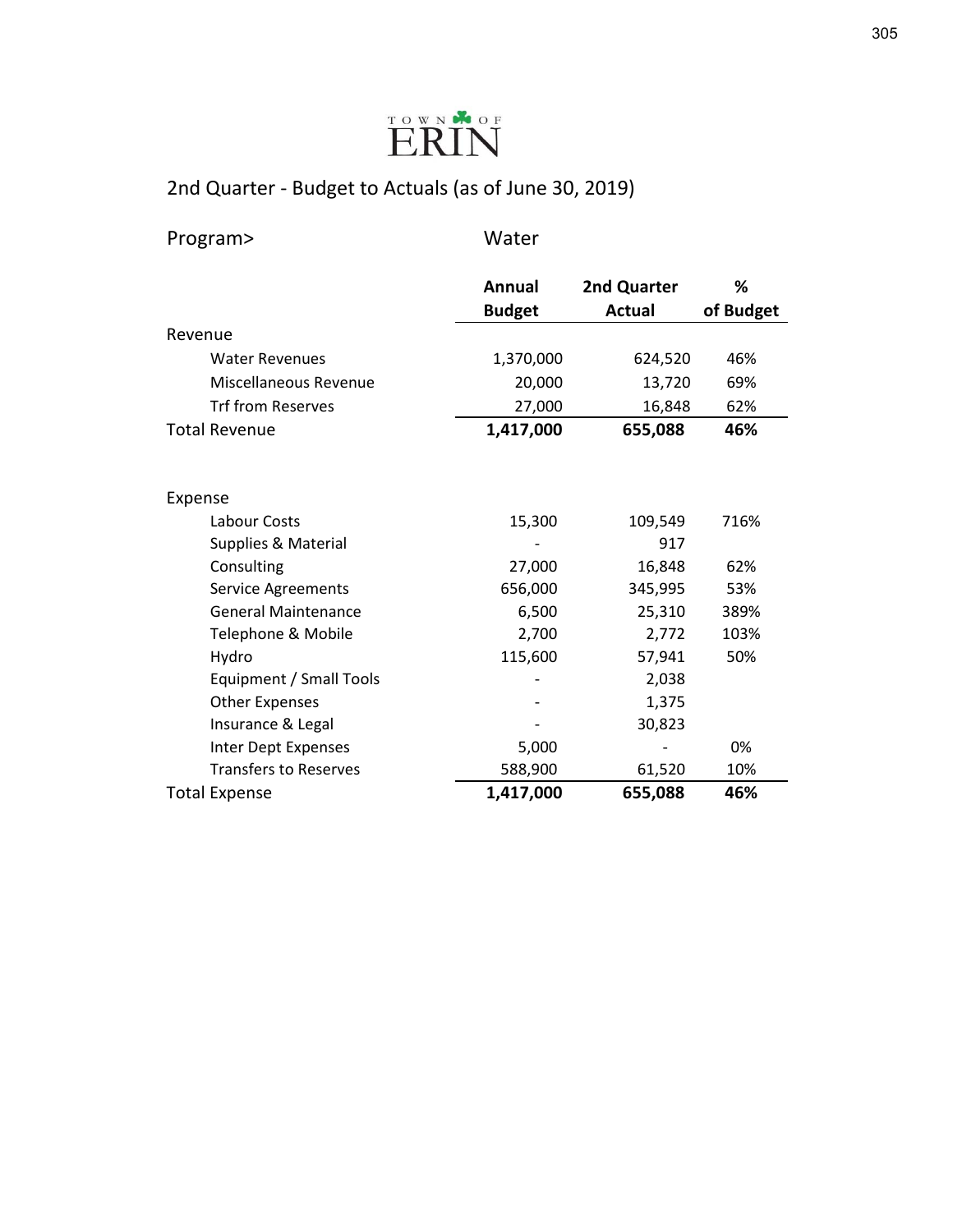

Program> Environmental Services

|                            | Annual        | 2nd Quarter   | ℅         |
|----------------------------|---------------|---------------|-----------|
|                            | <b>Budget</b> | <b>Actual</b> | of Budget |
| Revenue                    |               |               |           |
| Grant                      | 0             | 20,137        |           |
| <b>Trf from Reserves</b>   | 23,370        | 0             |           |
| <b>Total Revenue</b>       | 23,370        | 20,137        |           |
|                            |               |               |           |
| Expense                    |               |               |           |
| <b>Service Agreements</b>  | 15,000        | 2,816         | 19%       |
| <b>Consulting Services</b> | 5,000         | 0             |           |
| Source Water Protection    | 0             | 0             |           |
| <b>General Maintenance</b> | 3,370         | 0             | 0%        |
| <b>Total Expense</b>       | 23,370        | 2,816         | 12%       |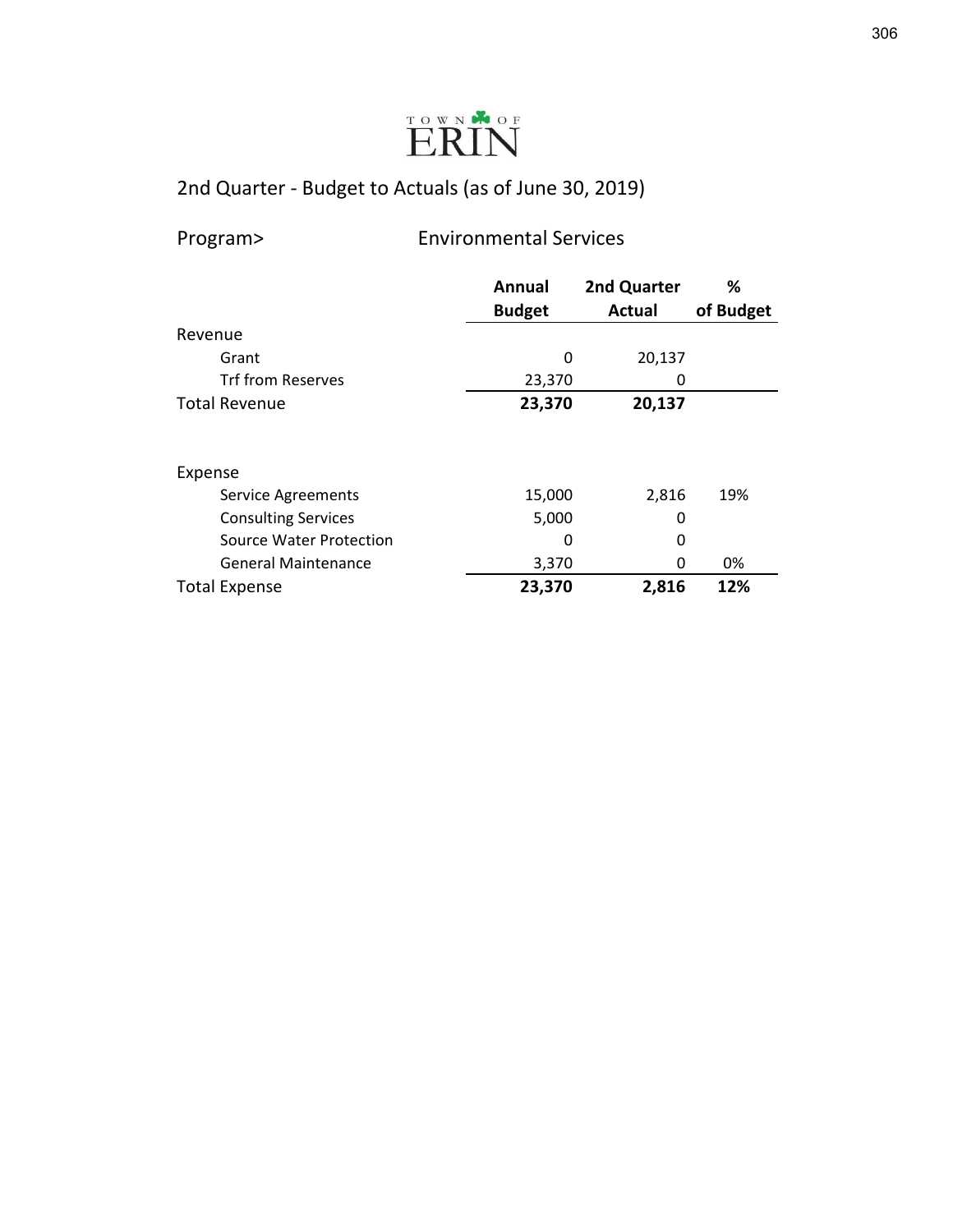

Program> Parks and Recreation

|                              | Annual        | 2nd Quarter   | %         |
|------------------------------|---------------|---------------|-----------|
|                              | <b>Budget</b> | <b>Actual</b> | of Budget |
| Revenue                      |               |               |           |
| Capital Surcharge            | 19,000        | 12,657        | 67%       |
| Ice Rental                   | 383,800       | 162,014       | 42%       |
| Rentals                      | 118,800       | 57,335        | 48%       |
| <b>Baseball</b>              | 19,105        | 3,818         | 20%       |
| Soccer                       | 24,775        | 7,148         | 29%       |
| <b>Summer Camp</b>           | 9,000         | 0             | 0%        |
| Advertising                  | 8,050         | 112           | 1%        |
| Donations & Fundraising      | 2,800         | 0             | 0%        |
| Grants                       | 1,500         | 10,000        | 667%      |
| Micro Fit Solar              | 10,100        | 9,890         | 98%       |
| Miscellaneous Revenue        | 42,000        | 12,448        | 30%       |
| Cost Recovery                | 0             | 20,663        |           |
| Inter Dept Revenue           | 0             | 3,700         |           |
| <b>Transfers fm Reserves</b> | 68,700        | 32,448        | 47%       |
| <b>Total Revenue</b>         | 707,630       | 332,234       | 47%       |
|                              |               |               |           |
| Expense                      |               |               |           |
| Labour Costs                 | 589,800       | 268,820       | 46%       |
| Supplies & Material          | 77,450        | 21,172        | 27%       |
| Service Agreements           | 45,800        | 35,337        | 77%       |
| Consultants                  | 40,000        | 19,902        | 50%       |
| <b>General Maintenance</b>   | 84,150        | 31,788        | 38%       |
| <b>Winter Control</b>        | 19,500        | 3,827         | 20%       |
| Telephone & Mobile           | 15,700        | 2,264         | 14%       |
| Hydro                        | 222,050       | 96,740        | 44%       |
| <b>Natural Gas</b>           | 47,200        | 27,616        | 59%       |
| Water & Sewage               | 52,490        | 7,460         | 14%       |
| Equipment / Small Tools      | 58,000        | 37,579        | 65%       |
| Vehicle Maintenance          | 3,400         | 106           | 3%        |
| Summer Camp                  | 8,900         | 0             |           |
| <b>Other Expenses</b>        | 23,940        | 7,014         | 29%       |
| Insurance & Legal            | 29,600        | 16,330        | 55%       |
| <b>Debt Servicing</b>        | 25,700        | 12,921        | 50%       |
| <b>Transfers to Reserves</b> | 24,590        | 0             | 0%        |
| <b>Total Expense</b>         | 1,368,270     | 588,875       | 43%       |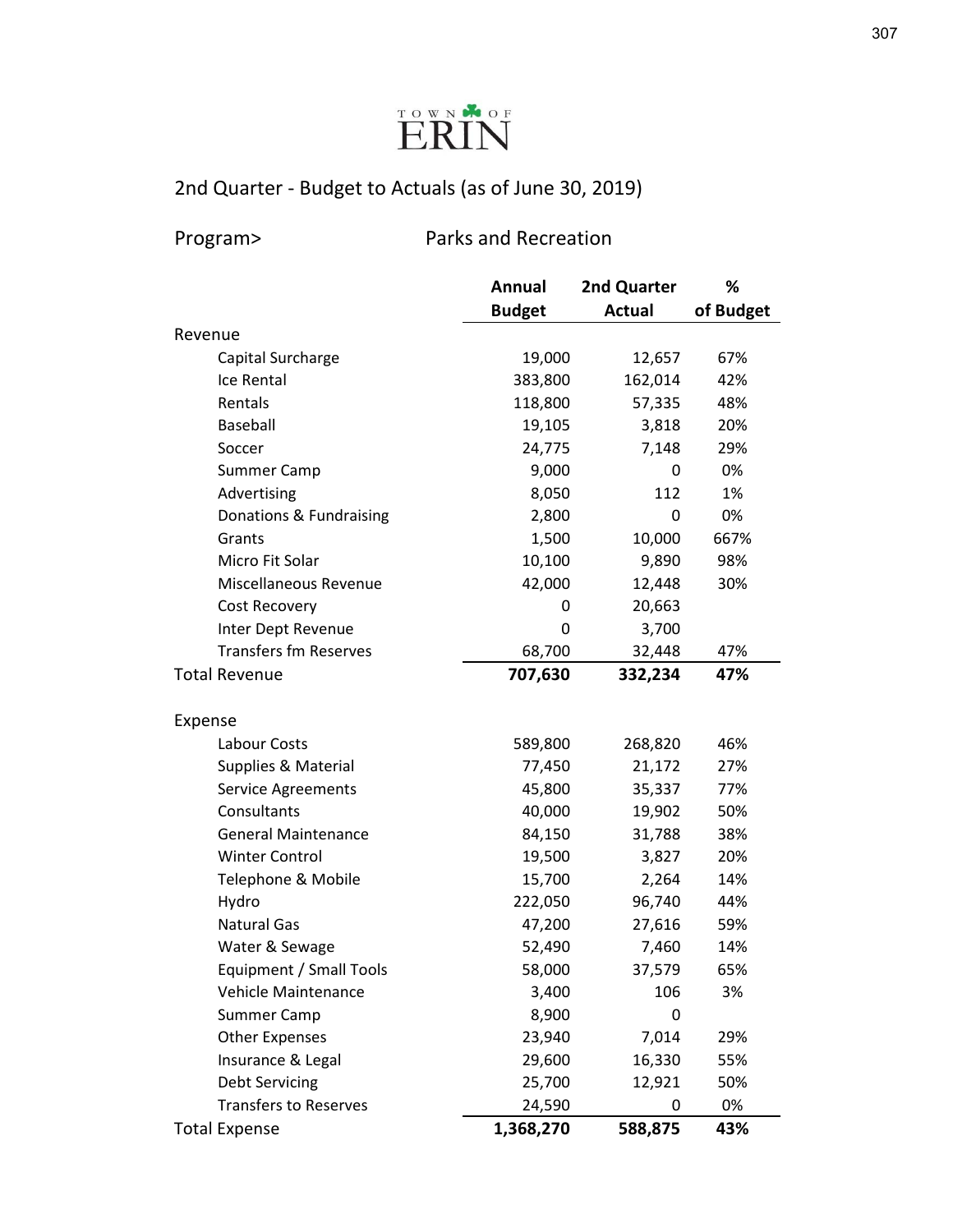

| Program>                     | Cemeteries              |                              |                |
|------------------------------|-------------------------|------------------------------|----------------|
|                              | Annual<br><b>Budget</b> | 2nd Quarter<br><b>Actual</b> | ℅<br>of Budget |
| Revenue                      |                         |                              |                |
| Miscellaneous Revenue        | 0                       | 27                           |                |
| Transfer fm Reserve          | 0                       | 0                            |                |
| <b>Total Revenue</b>         | 0                       | 27                           |                |
| Expense                      |                         |                              |                |
| <b>General Maintenance</b>   | 4,000                   | 284                          |                |
| <b>Transfers to Reserves</b> | 0                       | n                            |                |
| <b>Total Expense</b>         | 4,000                   | 284                          |                |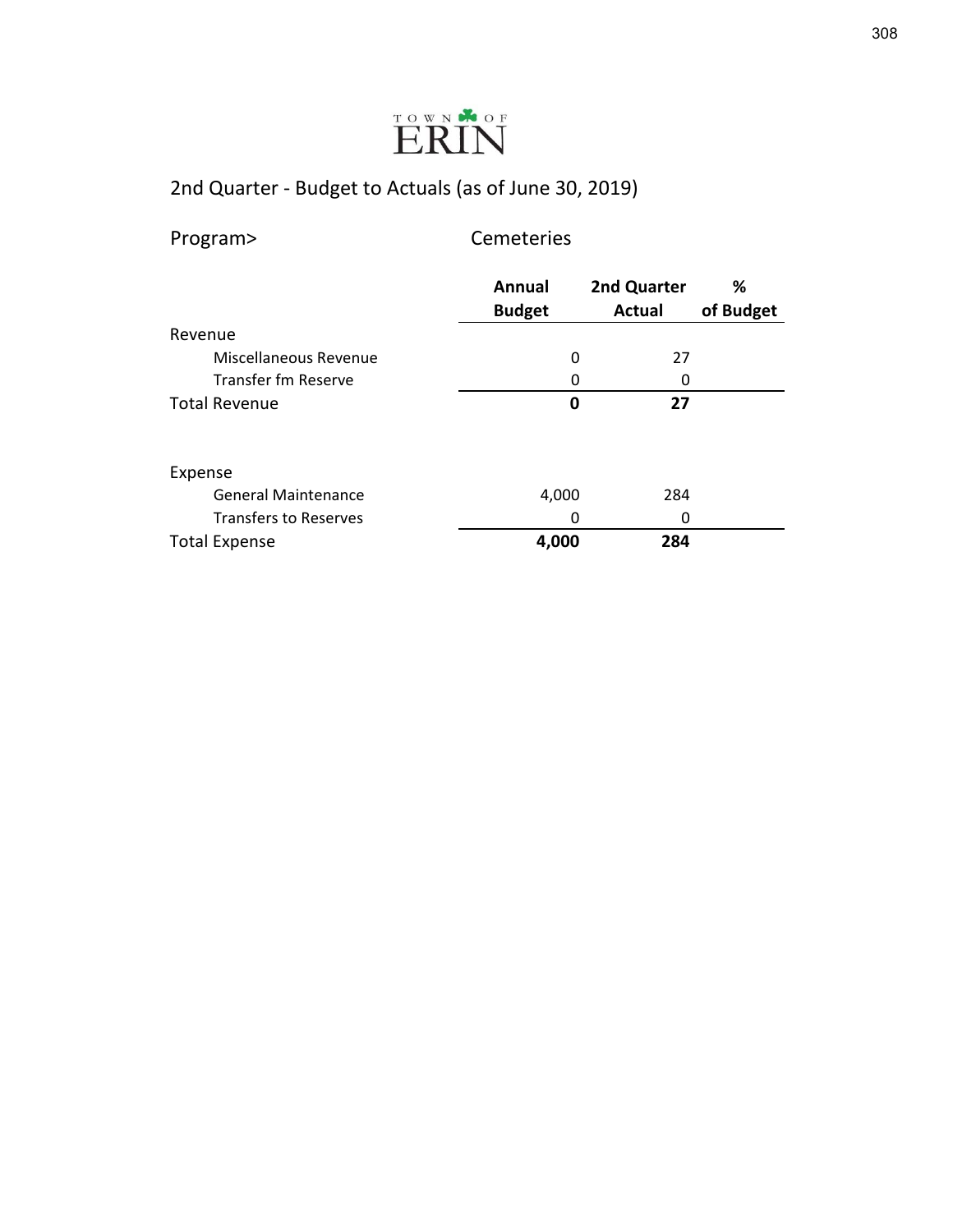

Program> BIA

|                              | Annual        | 2nd Quarter | %         |
|------------------------------|---------------|-------------|-----------|
|                              | <b>Budget</b> | Actual      | of Budget |
| Revenue                      |               |             |           |
| Special Levy                 | 17,200        | 0           | 0%        |
| Miscellaneous Revenue        | 18,100        | 12,762      | 71%       |
| <b>Transfer fm Operating</b> | 0             | 13,500      | #DIV/0!   |
| Trf fm BIA Reserve           | 0             | 4,741       |           |
| <b>Total Revenue</b>         | 35,300        | 31,003      | 88%       |
|                              |               |             |           |
| Expense                      |               |             |           |
| Supplies & Material          | 13,200        | 3,584       | 27%       |
| Advertising/Promo            | 19,200        | 21,188      | 110%      |
| <b>Other Expenses</b>        | 2,900         | 6,231       | 215%      |
| <b>Transfers to Reserves</b> | 0             | 0           |           |
| <b>Total Expense</b>         | 35,300        | 31,003      | 88%       |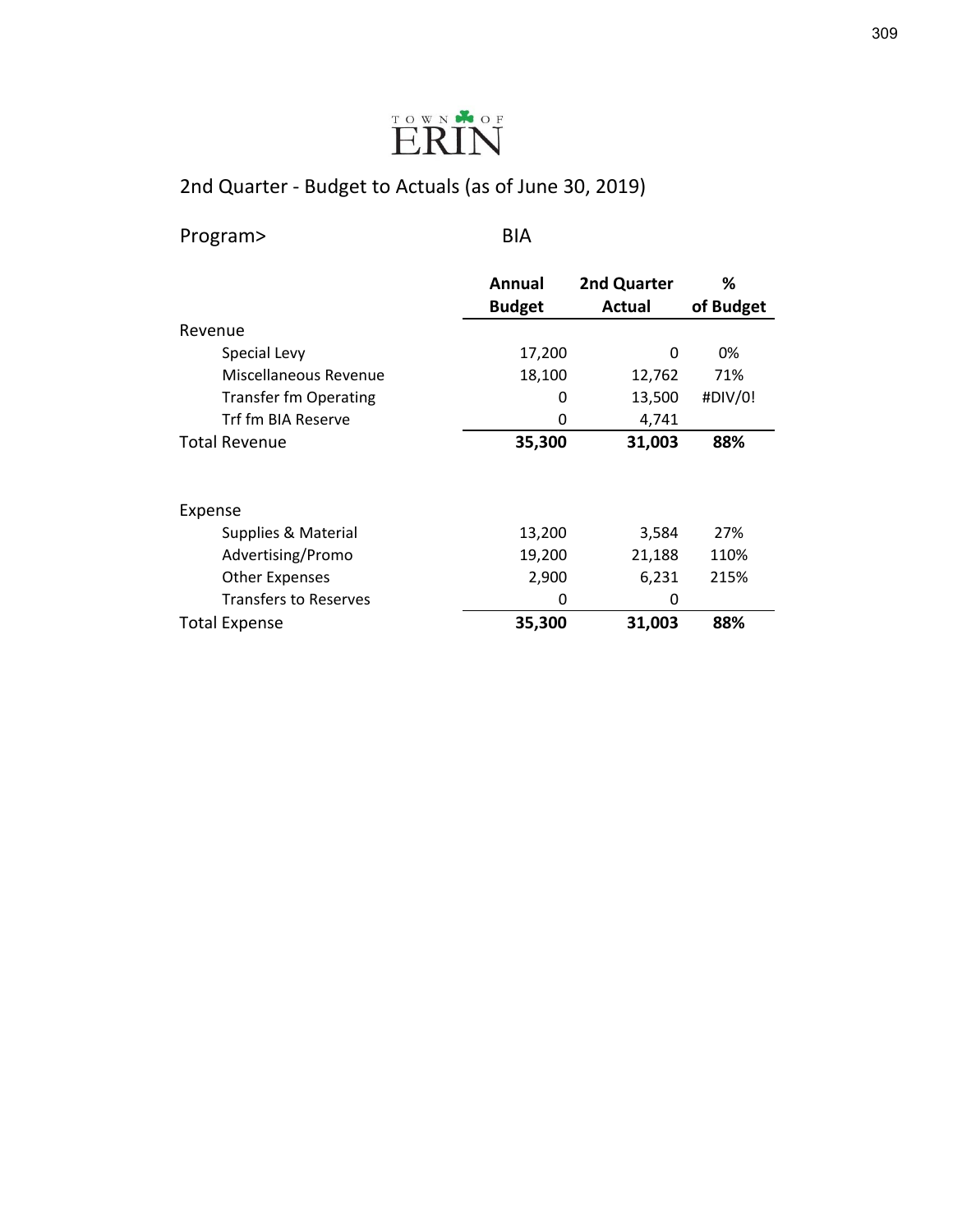### **2015 / 2016 / 2017 / 2018 / 2019 Capital Projects Second Quarter 'Budget vs. Actuals' as of June 30, 2019**

| <b>Status</b>                                  |
|------------------------------------------------|
| Project completed                              |
| In Progress                                    |
| Project complications/delays being encountered |

### **Corporate Services**

| Original<br><b>Budget</b><br>Year | <b>Project Title</b>                                                                             | <b>Description</b>                                                                                                                                                                          | Status | <b>Status Description</b>                                                                                                                                       | <b>Total Budget</b> | <b>Amount Spent In</b><br><b>Prior Years</b> | Amount Spent In 2019   Remaining Budget   Project Transfer to<br>(as of June 30, 2019) | <b>Available For Project</b> | 2020 | <b>Approved Sources of Funding</b>                                                                 |
|-----------------------------------|--------------------------------------------------------------------------------------------------|---------------------------------------------------------------------------------------------------------------------------------------------------------------------------------------------|--------|-----------------------------------------------------------------------------------------------------------------------------------------------------------------|---------------------|----------------------------------------------|----------------------------------------------------------------------------------------|------------------------------|------|----------------------------------------------------------------------------------------------------|
|                                   | Property sale - block 44                                                                         | Declared excess land by Council Resolution #18-115.                                                                                                                                         |        | Sale completed at the begiinning of 2019.                                                                                                                       |                     |                                              | 29,793.07                                                                              |                              |      |                                                                                                    |
| 2018                              | <b>Renovations at Town facilities</b><br>including the Roads Opearations<br>Centre and Town Hall | Council Resolution #18-160 approved \$130,000 from the<br>sale of property proceeds to be allocated to Town<br>facilites renovations including the Roads Operations<br>Centre and Town Hall |        | Transferred from Shamrock sale. RFP was issued for<br>the Works roof rebuild and successful proponent<br>was contacted.                                         | 133,072             | 64,138                                       | 20,214.62                                                                              | 48,719                       |      | Sale of property proceeds<br>$(5130,000) + 3,071.82$ from<br>Shamrock Rd. sale project<br>surplus. |
| 2018                              | Elevator                                                                                         | Townhall to meet accessibility regulations in Ontario                                                                                                                                       |        | Council Resolution #19-051 to increase budget by<br>\$60,000. RFP was awarded. Elevator was<br>purchased. Construction project was completed in<br>August 2019. | 310,000             | 24,720                                       | 222,149.73                                                                             | 63,130                       |      | Debt (\$310,000)                                                                                   |
|                                   |                                                                                                  |                                                                                                                                                                                             |        | Total >                                                                                                                                                         | 443,072             | 88,858                                       | 242,364.35                                                                             | 111,849                      |      |                                                                                                    |

Amortization

| Fire & Emergency Services Program |  |
|-----------------------------------|--|
|-----------------------------------|--|

| Original<br><b>Budget</b><br>Year | <b>Project Title</b>                       | <b>Project Description</b>                                                 | Status | <b>Status Description</b>                                                                                                                                                                                           | <b>Total Budget</b> | <b>Amount Spent In</b><br><b>Prior Years</b> | Amount Spent In 2019   Remaining Budget   Project Transfer to  <br>(as of June 30, 2019) Available For Project |         | 2020 | <b>Approved Sources of Funding</b>                        |
|-----------------------------------|--------------------------------------------|----------------------------------------------------------------------------|--------|---------------------------------------------------------------------------------------------------------------------------------------------------------------------------------------------------------------------|---------------------|----------------------------------------------|----------------------------------------------------------------------------------------------------------------|---------|------|-----------------------------------------------------------|
| 2015                              | Pumper 11 Replacement - Erin<br>Station 10 | 2015 Budget Carryforward: \$264,000<br>2016 Budget Carryforward: \$257,000 |        | Council Resolution #18-368 RFP was awarded for<br>\$547,945. Truck is ahead of schedule and final<br>preparations are underway for delivery.                                                                        | 547,945             |                                              |                                                                                                                | 547,945 |      | Issued Debt (\$517,000) and Fire<br>Truck Reserve (\$31k) |
| 2019                              | Erin Exhaust System (portable)             |                                                                            |        | Tender closed & awarded in July. Construction to<br>be completed before the end of September.                                                                                                                       | 95,000              |                                              |                                                                                                                | 95,000  |      | Reserve Fund Transfer (F40)                               |
| 2019                              | <b>Hose Cache</b>                          |                                                                            |        | The 2019 project concentrated on the transition<br>from 4 inch to 6 inch drafting hose & appliances;<br>equipment purchase is 75% complete with training<br>scheduled to commence prior to the end of<br>September. | 20,000              |                                              | 13,157.57                                                                                                      | 6,842   |      | Taxation (\$20,000)                                       |
|                                   |                                            |                                                                            |        | Total >                                                                                                                                                                                                             | 662,945             |                                              | 13,158                                                                                                         | 649,787 |      |                                                           |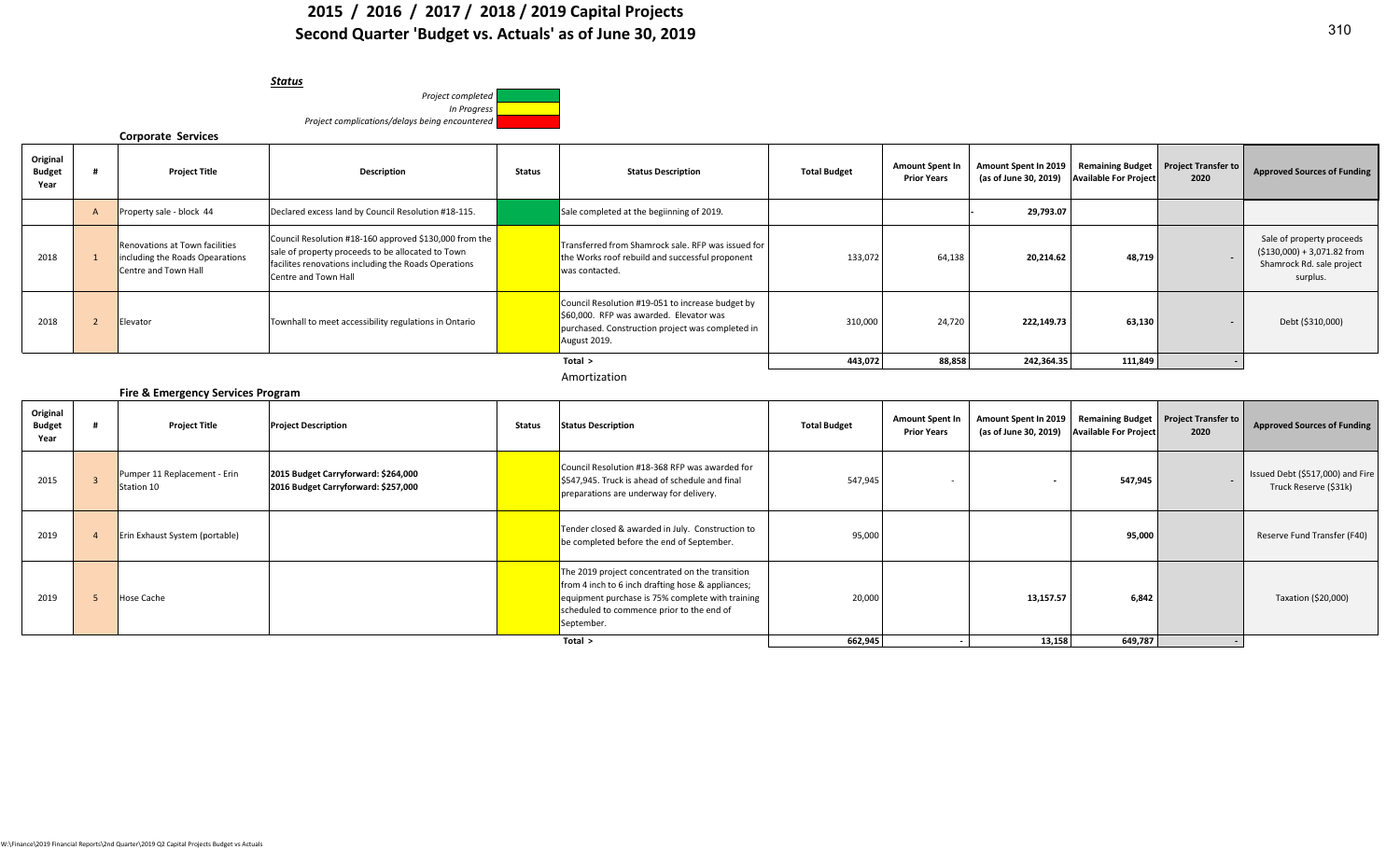

### **Roads Program**

| Original<br><b>Budget</b><br>Year |                 | <b>Project Title</b>                                                                                                  | <b>Project Description</b>                                                                                                                                                                                                                                   | <b>Status</b> | <b>Status Description</b>                                                                                       | <b>Total Budget</b> | <b>Amount Spent In</b><br><b>Prior Years</b> | Amount Spent In 2019<br>(as of June 30, 2019) | <b>Available For Project</b> | Remaining Budget Project Transfer to<br>2020 | <b>Approved Sources of Funding</b>                                             |
|-----------------------------------|-----------------|-----------------------------------------------------------------------------------------------------------------------|--------------------------------------------------------------------------------------------------------------------------------------------------------------------------------------------------------------------------------------------------------------|---------------|-----------------------------------------------------------------------------------------------------------------|---------------------|----------------------------------------------|-----------------------------------------------|------------------------------|----------------------------------------------|--------------------------------------------------------------------------------|
| 2017                              |                 | Station St. Rehabilitation                                                                                            | Bridge, Dam, & Sidewalk replacement OCIF Top Up Grant<br>of \$1,576,988<br>2017 Budget Carryforward: \$1,221,154                                                                                                                                             |               | Dam Control Structure being redesigned and tender<br>to be re-issued in Fall 2019.                              | 2,500,000           | 89,963                                       | 216,318.55                                    | 2,193,718                    |                                              | <b>Grant and Debt</b>                                                          |
| 2018                              | 6               | <b>LED Streetlights</b>                                                                                               | Conversion of LED Streetlights. Resolution #18-251                                                                                                                                                                                                           |               | Payment completed. Town received retrofit grant of<br>\$32k.                                                    | 389,459             |                                              | 319,269.52                                    | 70,190                       |                                              | Streetlight Reserve (\$150k)<br>remainder loan from<br>Infrastructure Reserve. |
| 2018                              |                 | Single Axle Dump Truck/Winter<br>Sander                                                                               | This unit will allow the Tractor (unit 41) to retire from<br>winter service and be retained for roadside mowing and<br>shoulder retrieval. The<br>new truck will be able to provide winter service the<br>Towns in a fraction of the time it currently takes |               | Project has been tendered and awarded. Truck is<br>ordered and on the way. Delivery is expected in the<br>Fall. | 240,000             |                                              |                                               | 240,000                      |                                              | Debt (\$240,000)                                                               |
| 2019                              |                 | Structure 2051                                                                                                        | Replacement of structure 2051                                                                                                                                                                                                                                |               | RFT was completed and report Council with<br>recommendation presented at September 3 Council<br>meeting.        | 300,000             |                                              | 14,579.79                                     | 285,420                      |                                              | $OCIF = 258,604 + Taxation =$<br>41,396                                        |
| 2019                              |                 |                                                                                                                       | Structure 011 based on OSIM report   May 7, 2018 Council Resolution to apply for ICIP grant.                                                                                                                                                                 |               | Project expected to cost \$1.1M. Applied for ICIP<br>May 2019. Project was selected as finalist.                | 300,000             |                                              | $\overline{\phantom{a}}$                      | 300,000                      |                                              | Taxation = $222.500 +$<br>Infrastructure Renewal = 77,500                      |
| 2019                              |                 | Rural Upgrade from gravel to surface<br>5th line from Wellington road 22 to Side Road 24<br>treatment                 |                                                                                                                                                                                                                                                              |               | Tender closed & awarded in July. Project expected<br>to be complete by Sept 2019.                               | 75,000              |                                              |                                               | 75,000                       |                                              | Development Charges (\$75,000)                                                 |
| 2019                              | 10 <sup>1</sup> | Parital reconstruct storm swewer for Daniel St. from<br><b>Storm Sewer</b><br>English South to new outlet on Wheelock |                                                                                                                                                                                                                                                              |               | Project to go to tender in fall for a completion date<br>of 2020.                                               | 520,000             |                                              |                                               | 520,000                      |                                              | Gas Tax                                                                        |
|                                   |                 |                                                                                                                       |                                                                                                                                                                                                                                                              |               | Total $>$                                                                                                       | 4.324.459           | 89.963                                       | 550.168                                       | 3.684.328                    |                                              |                                                                                |

|                                   |                 | <b>Water Program</b>                                                                      |                            |               |                            |                     |                                              |                                                                                                              |         |      |                                    |
|-----------------------------------|-----------------|-------------------------------------------------------------------------------------------|----------------------------|---------------|----------------------------|---------------------|----------------------------------------------|--------------------------------------------------------------------------------------------------------------|---------|------|------------------------------------|
| Original<br><b>Budget</b><br>Year |                 | <b>Project Title</b>                                                                      | <b>Project Description</b> | <b>Status</b> | <b>Status Description</b>  | <b>Total Budget</b> | <b>Amount Spent In</b><br><b>Prior Years</b> | Amount Spent In 2019   Remaining Budget   Project Transfer to<br>(as of June 30, 2019) Available For Project |         | 2020 | <b>Approved Sources of Funding</b> |
| 2019                              | 11              | Fire Hydrant Rehabilitation /<br>Replacement Program; Meter<br><b>Replacement Program</b> |                            |               |                            | 47,000              |                                              |                                                                                                              | 47,000  |      | Reserve F30 (\$47,000)             |
| 2019                              | 12 <sup>2</sup> | Building and grounds minor repairs                                                        |                            |               | OCWA is working on quotes. | 15,000              |                                              |                                                                                                              | 15,000  |      | Reserve F30 (\$15,000)             |
| 2019                              | 13              | Water equipment to extend life of<br>lasset                                               |                            |               | OCWA is working on quotes. | 43,800              |                                              |                                                                                                              | 43,800  |      | Reserve F30 (\$43,800)             |
|                                   |                 |                                                                                           |                            |               | Total >                    | 105,800             |                                              |                                                                                                              | 105,800 |      |                                    |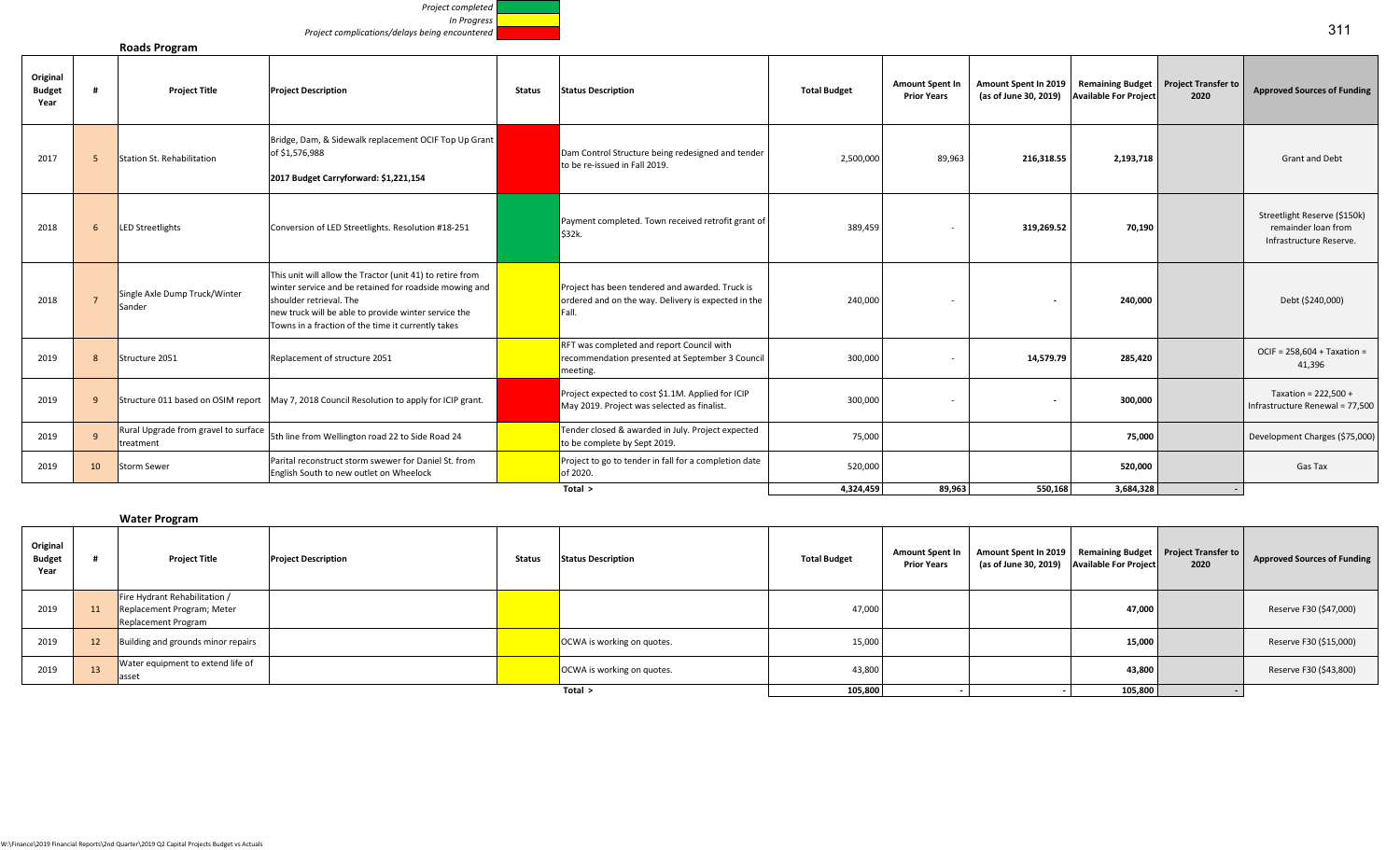

### **Environmental Services**

| Original<br><b>Budget</b><br>Year |                 | <b>Project Title</b>                             | <b>Project Description</b>                                                                                                                                                                                                                                                                                                                                                           | Status  | <b>Status Description</b>                                                                                                                                                | <b>Total Budget</b> | <b>Amount Spent In</b><br><b>Prior Years</b> | Amount Spent In 2019<br>(as of June 30, 2019) | <b>Available For Project</b> | Remaining Budget Project Transfer to<br>2020 | <b>Approved Sources of Funding</b>                                                                       |
|-----------------------------------|-----------------|--------------------------------------------------|--------------------------------------------------------------------------------------------------------------------------------------------------------------------------------------------------------------------------------------------------------------------------------------------------------------------------------------------------------------------------------------|---------|--------------------------------------------------------------------------------------------------------------------------------------------------------------------------|---------------------|----------------------------------------------|-----------------------------------------------|------------------------------|----------------------------------------------|----------------------------------------------------------------------------------------------------------|
| 2015                              | 14              | New Water Supply - Erin Production<br>Well       |                                                                                                                                                                                                                                                                                                                                                                                      |         | Part of Water EA project                                                                                                                                                 | 120,000             |                                              |                                               | 120,000                      |                                              | Town Water Reserve Fund                                                                                  |
| 2015/2016                         | 15              | SSMP - Environmental Assessment ><br>Waste Water | 2015 Budget Carryforward: \$145,865<br>2016 Budget Carryforward: \$200,000<br>2017 Budget Carryforward: \$693,388                                                                                                                                                                                                                                                                    |         | Resolution 18-103 Remainder funded 3 equally<br>between Infrastructure Reserve, Water Lifecycle<br>Reserve and DC-Administration Reserve. Waiting for<br>final invoices. | 1,039,253           | 1,005,273                                    | 30,194.02                                     | 3,786                        |                                              | 1/3 Infrastructure Reserve<br>1/3 Water Lifecycle Reserve<br>1/3 Development Charges -<br>Administration |
| 2015                              | 16 <sup>1</sup> | SSMP - Environmental Assessment ><br>Water       | Council Resolution #18-094 approved an increase of<br>\$604,000 (funded 90% through DC Water and 10%<br>through Water LifeCycle Reserves); Council Resolution<br>#19- approved an increase of 395k (funded 50% Water<br>DCs and 50% Water Life Cycle Res); Council Resolution #<br>19-196 budget increased by \$395k and funded equally by<br>DC-Water and Water Life Cycle Reserve. |         | Tender awarded for well dritlling Council Resolution<br>#19-196                                                                                                          | 1,201,290           | 355,244                                      | 73,882.24                                     | 772,164                      |                                              | \$604k = 90% DC Water and 10%<br>Water LifeCycle; 395k (50%<br>Water Life Cycle and 50% Water<br>DCs     |
|                                   |                 |                                                  |                                                                                                                                                                                                                                                                                                                                                                                      | Total > | 2,360,543                                                                                                                                                                | 1,360,517           | 104,076.26                                   | 895,950                                       |                              |                                              |                                                                                                          |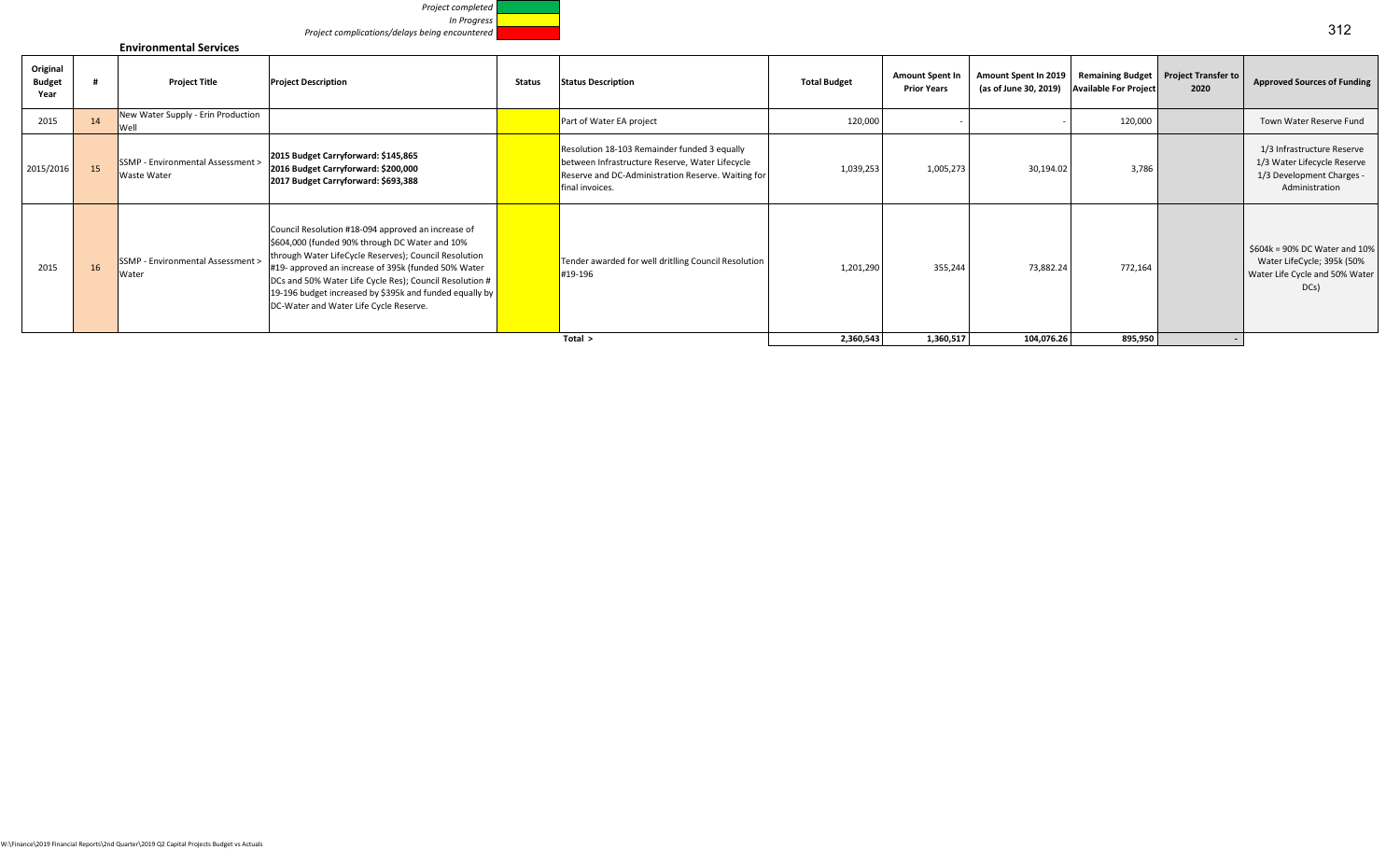

 $\mathbf{I}$ 

| Original<br><b>Budget</b><br>Year | #  | <b>Project Title</b>                                       | <b>Project Description</b>                                                                                                                  | <b>Status</b> | <b>Status Description</b>                                                                                                                                                                                                                     | <b>Total Budget</b> | <b>Amount Spent In</b><br><b>Prior Years</b> | Amount Spent In 2019<br>(as of June 30, 2019) | <b>Remaining Budget</b><br><b>Available For Project</b> | <b>Project Transfer to</b><br>2020 | <b>Approved Sources of Funding</b>                                                                                                                   |
|-----------------------------------|----|------------------------------------------------------------|---------------------------------------------------------------------------------------------------------------------------------------------|---------------|-----------------------------------------------------------------------------------------------------------------------------------------------------------------------------------------------------------------------------------------------|---------------------|----------------------------------------------|-----------------------------------------------|---------------------------------------------------------|------------------------------------|------------------------------------------------------------------------------------------------------------------------------------------------------|
| 2018                              | 17 | Erin Community Centre Brine pump<br>and motor              |                                                                                                                                             |               | Replacement is required and can only be done off<br>season in 2019. Project recommended to be carried<br>forward to 2019                                                                                                                      | 18,000              |                                              |                                               | 18,000                                                  |                                    | <b>ECC Reserve</b>                                                                                                                                   |
| 2018                              | 18 | Playground equipment program                               | Equipment for Barbour Field.                                                                                                                |               | Project recommended to moved forward to 2019.                                                                                                                                                                                                 | 10,000              | $\overline{\phantom{a}}$                     |                                               | 10,000                                                  |                                    | <b>Barbourfields Reserve</b>                                                                                                                         |
| 2018                              | 19 | Barbour Field septic system                                |                                                                                                                                             |               | Completed. Fencing is outstanding will be<br>completed in spring 2019. Remaiing funds<br>recommended to be carried forward to 2019.                                                                                                           | 50,000              | 30,574                                       |                                               | 19,426                                                  |                                    | <b>Barbour Field Septic Syst</b><br>Reserve (\$19426)                                                                                                |
| 2018                              | 20 | Sports bleachers program                                   | Bleachers for Barbour Field.                                                                                                                |               | Recommended funding to be carried forward to<br>2019.                                                                                                                                                                                         | 11,000              | $\overline{\phantom{a}}$                     |                                               | 11,000                                                  |                                    | <b>Barbour Fields Reserve</b>                                                                                                                        |
| 2018                              | 21 | Sports fencing program                                     | Fencing for Barbour Field.                                                                                                                  |               | Recommended funding to be carried forward to<br>2019.                                                                                                                                                                                         | 11,000              |                                              |                                               | 11,000                                                  |                                    | Barbour Fields Reserve                                                                                                                               |
| 2017                              | 22 | Erin Rotary River Walk (Phase I)                           | 2017 Budget Carryforward: \$90,000                                                                                                          |               | "Phase 1" is complete                                                                                                                                                                                                                         | 90,000              | 89,868                                       |                                               | 132                                                     |                                    | County of Wellington Grant<br>(\$45k); Erin Rotary Donation<br>(\$15k); Friends of Greenbelt<br>Grant \$27k Tax \$2,868; \$5000<br>Nestle Water Levy |
| 2018                              | 23 | Erin Rotary River Walk (Phase II)                          | 2018 Budget Addition: \$300,000                                                                                                             |               | Waiting on County and Ministry of Enviroment<br>approvals to initiate "Phase 2" - Design. Phase 2 will<br>is recommended to be carried forward to 2019.                                                                                       | 300,000             | $\overline{\phantom{a}}$                     |                                               | 300,000                                                 |                                    | Water Levy (\$5k)<br>Cash in Lieu of Parkland Reserve<br>(5295k)                                                                                     |
| 2017                              | 24 | <b>Walking Trails</b>                                      | Annual Program<br>2017 Budget Carryforward: \$10,000                                                                                        |               | Final invoices to be received and paid.                                                                                                                                                                                                       | 10,000              | 1,232                                        | $\overline{\phantom{a}}$                      | 8,768                                                   |                                    | County of Wellington Grant<br>( \$5,000)                                                                                                             |
| 2018                              | 25 | Voluntary Water Levy Projects                              | Resolution #18-159 direction was to allocate \$10,700 for<br>Outdoor Bottle Filling Station; \$2,000 Osprey nest;<br>\$8,000 dog park fence |               | Osprey nest has been installed. Waiting for invoices.<br>Water Filling Station was purchased and will be<br>installed 2019. Dog park fence was submitted as a<br>2020 Capital Request and will be reviewed with the<br>Recreation Masterplan. | 20,700              | 7,913                                        |                                               | 12,787                                                  |                                    | Voluntary Water Levy Reserve                                                                                                                         |
| 2019                              | 26 | <b>Erin Community Centre</b>                               | Accessibility renovations; flat roof; ice resurfacer                                                                                        |               |                                                                                                                                                                                                                                               | 160,000             |                                              |                                               | 160,000                                                 |                                    | Taxatoin (\$150,000) + Grants<br>( \$10,000)                                                                                                         |
| 2019                              | 27 | <b>Erin Community Centre</b>                               | Theatre carpet replacement; flooring and other minor<br>renovations (\$20k) & Sewage Treatment (\$20k)                                      |               |                                                                                                                                                                                                                                               | 40,000              |                                              |                                               | 40,000                                                  |                                    | Taxation (40,000)                                                                                                                                    |
| 2019                              | 28 | <b>Emergency Response Centre</b>                           | Future plans for an emergency response centre                                                                                               |               | Transfer of funds at the end of the year                                                                                                                                                                                                      | 50,000              |                                              |                                               | 50,000                                                  |                                    | Taxation (\$50,000)                                                                                                                                  |
| 2019                              | 29 | Parks fencing; playground<br>equipment; tractor, bleachers |                                                                                                                                             |               |                                                                                                                                                                                                                                               | 63,000              |                                              |                                               | 63,000                                                  |                                    | Taxation (\$63,000)                                                                                                                                  |
|                                   |    |                                                            |                                                                                                                                             |               |                                                                                                                                                                                                                                               |                     |                                              |                                               |                                                         |                                    |                                                                                                                                                      |

**Recreation**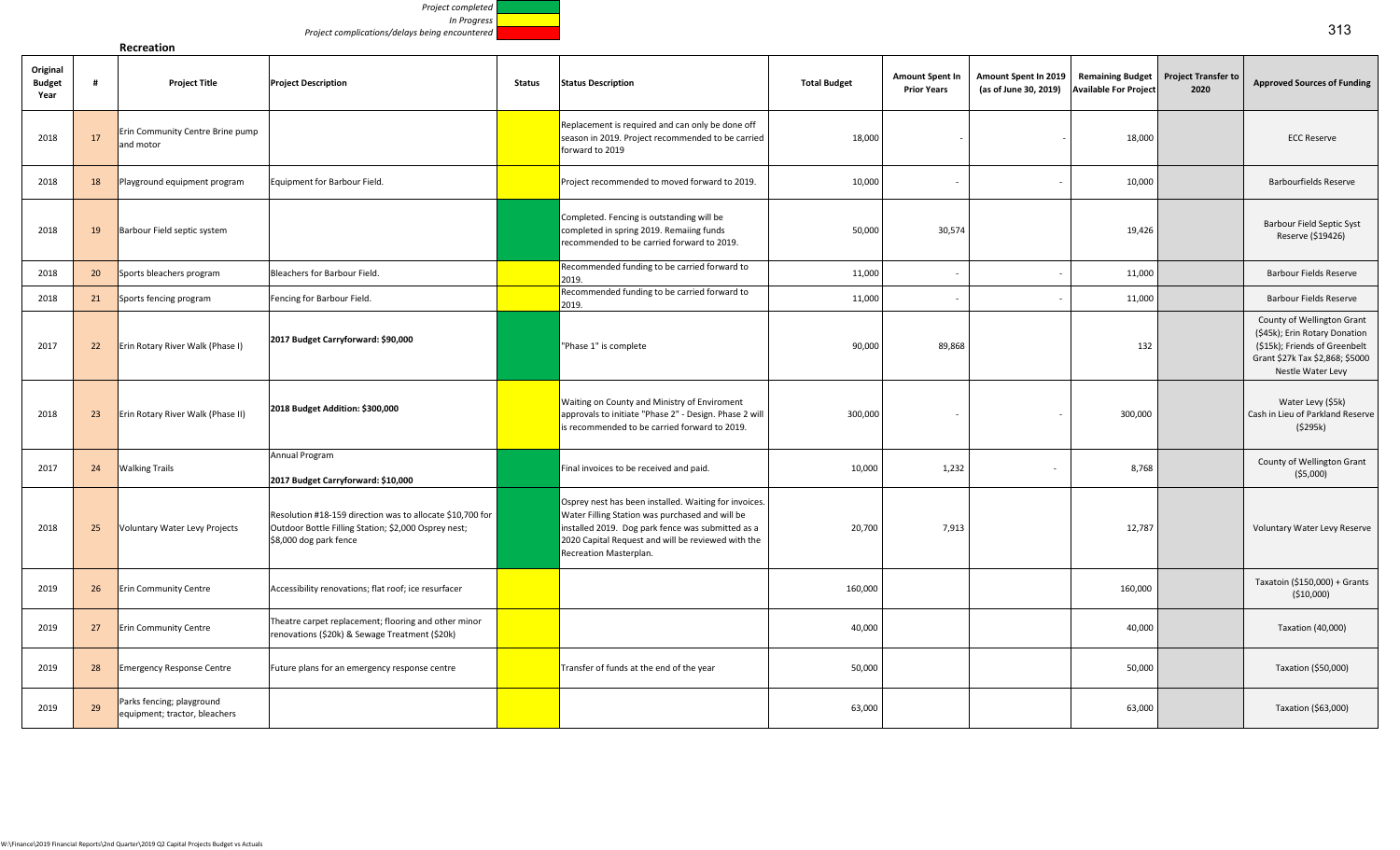|      |    |                                           | Project completed                                                  |               |                                          |           |                                              |                                                                                                            |         |                          |                                    |
|------|----|-------------------------------------------|--------------------------------------------------------------------|---------------|------------------------------------------|-----------|----------------------------------------------|------------------------------------------------------------------------------------------------------------|---------|--------------------------|------------------------------------|
|      |    |                                           | In Progress                                                        |               |                                          |           |                                              |                                                                                                            |         |                          |                                    |
|      |    |                                           | Project complications/delays being encountered                     |               |                                          |           |                                              |                                                                                                            |         |                          | 314                                |
| 2018 |    | <b>Project Title</b>                      | <b>Project Description</b>                                         | <b>Status</b> | <b>Status Description</b>                | 300,000   | <b>Amount Spent In</b><br><b>Prior Years</b> | Amount Spent In 2019 Remaining Budget   Project Transfer to<br>(as of June 30, 2019) Available For Project |         | 2020                     | <b>Approved Sources of Funding</b> |
| 2019 | 30 | Recreation Software for online<br>booking |                                                                    |               | $RFP$ was posted in Q3 will be selected. | 40,000    |                                              |                                                                                                            | 40,000  |                          | Taxation (\$40,000)                |
| 2019 | 31 | <b>ECC Security Enhancements</b>          | Erin<br>Community Centre security and access control<br>enhancemen |               | Resolution #19-030 (Feb 19, 2019)        | 45,000    |                                              | 42,456.00                                                                                                  | 2,544   |                          | Centre 2000 Capital Reserve        |
|      |    |                                           |                                                                    |               |                                          | 1,218,700 | 129,588                                      | 42,456                                                                                                     | 746,656 | $\overline{\phantom{0}}$ |                                    |

| 952.222.04<br>1,668,926<br>6,194,371<br>J.115.519 |  |
|---------------------------------------------------|--|
|---------------------------------------------------|--|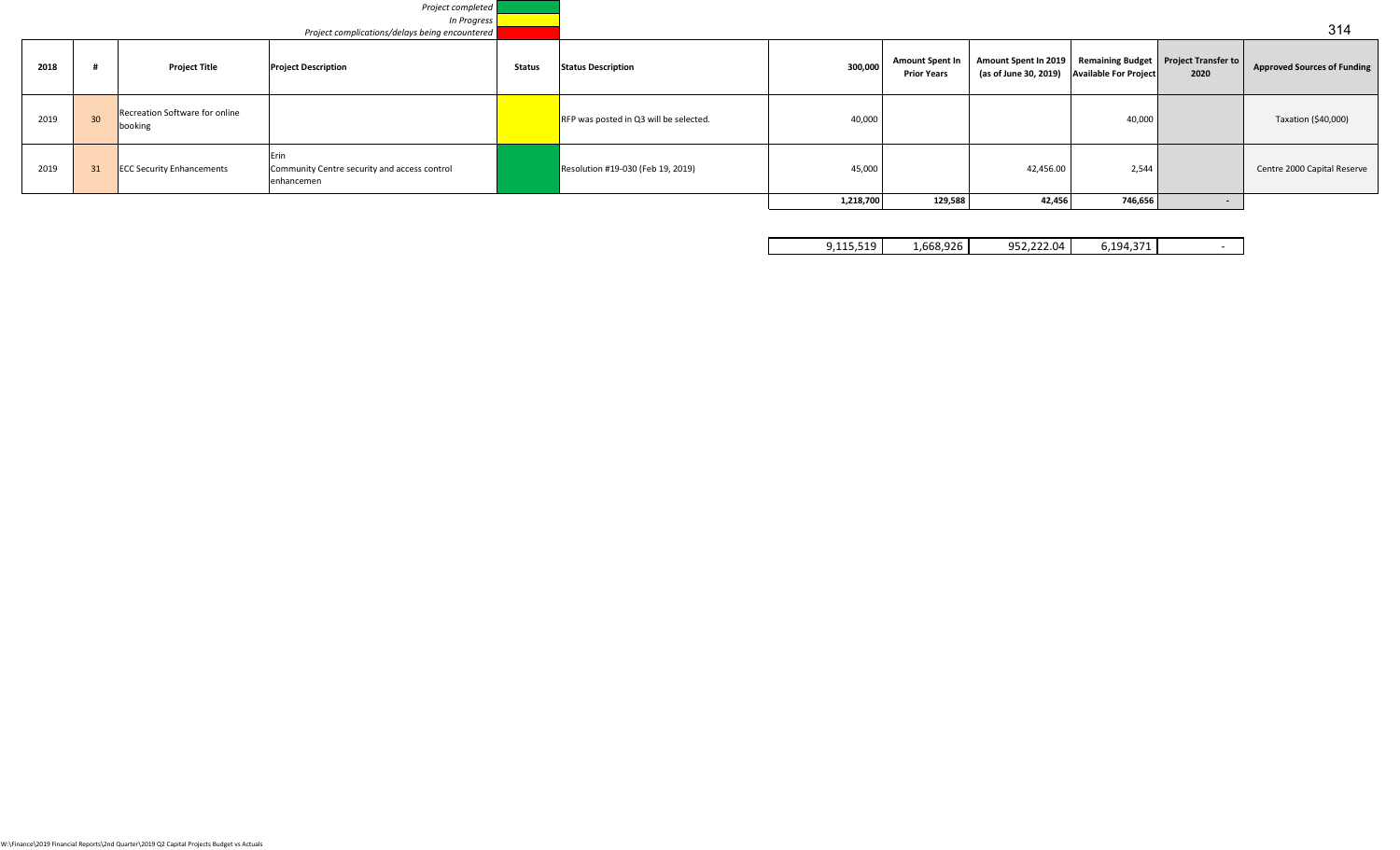### **RESERVES & RESERVE FUND 2018 and Forecast from 2019 to 2021**

|                       |                          |                     |                                              | Projected      |                  |                          | Projected      |
|-----------------------|--------------------------|---------------------|----------------------------------------------|----------------|------------------|--------------------------|----------------|
| <b>General Ledger</b> | <b>DEPARTMENT</b>        |                     | <b>Combined Reserves &amp; Reserve Funds</b> | <b>BALANCE</b> |                  | <b>2019 TRANSACTIONS</b> | <b>BALANCE</b> |
|                       |                          |                     |                                              | @ DEC 31 2018  | <b>ADDITIONS</b> | <b>DISBURSEMENTS</b>     | @ DEC 31 2019  |
| 30-9000-2500          | Unallocated              | <b>RESERVES</b>     | <b>WORKING CAPITAL</b>                       | 203,761        |                  |                          | 203,761        |
| 30-9000-2525          | Unallocated              | <b>RESERVES</b>     | TAX STABILIZATION RESERVE                    | 381,170        |                  |                          | 381,170        |
| 30-9000-2550          | Unallocated              | <b>RESERVES</b>     | INFRASTRUCTURE RENEWAL                       | 2,585,375      | 587,059          | 111,480                  | 3,060,954      |
| 40-9020-3020          | Unallocated              | <b>RESERVE FUND</b> | <b>GAS TAX REVENUE FUND</b>                  | 298,061        | 690,051          | 520,000                  | 468,112        |
| 40-9110-2595          | Unallocated              | <b>RESERVE FUND</b> | Special Water Levy (Nestle)                  | 17,787         | 34,703           | 52,490                   |                |
| 40-9025-2580          | Unallocated              | <b>RESERVE FUND</b> | OCIF Top Up Grant                            | 856,538        |                  |                          | 856,537.52     |
| 10-9000-4225          | Unallocated              | <b>RESERVES</b>     | <b>OCIF FORMULA</b>                          |                | 258,604          | 258,604                  |                |
|                       | <b>TOTAL Unallocated</b> |                     |                                              | 4,342,690      |                  |                          | 4,970,533      |
| 30-9000-2515          | Admin                    | <b>RESERVES</b>     | <b>ELECTION EXPENSE</b>                      | 24,097         |                  |                          | 24,097         |
| 30-1100-2565          | Admin                    | <b>RESERVES</b>     | <b>COMPUTER UPGRADES</b>                     | 34,865         | 15,000           |                          | 49,865         |
| 30-1100-2540          | Admin                    | <b>RESERVES</b>     | ADMIN FILE MANAGEMENT                        | 87,571         |                  |                          | 87,571         |
| 30-1100-2540          | Admin                    | <b>RESERVES</b>     | ADMIN OFFICE RENO RESERVES                   | 75,691         |                  | 68,934                   | 6,757          |
| 30-1100-2540          | Admin                    | <b>RESERVES</b>     | <b>ADMIN-PHONE RESERVE</b>                   | 891            |                  |                          | 891            |
| 30-9000-2510          | Admin                    | <b>RESERVES</b>     | <b>INSURANCE CONTINGENCY</b>                 | 15,573         |                  |                          | 15,573         |
| 40-6900-2608          | Admin                    | <b>RESERVES</b>     | <b>Retirement Benefits</b>                   | 1,760          |                  |                          | 1,760          |
| 40-9100-2600          | Admin                    | <b>RESERVE FUND</b> | <b>ADMINISTRATION DC</b>                     | 64,805         | 31,000           | 144,000                  | 177,805        |
|                       | <b>TOTAL Admin</b>       |                     |                                              | 175,644        |                  |                          | 8,710          |
| 40-2000-2565          | <b>Building</b>          | <b>RESERVE FUND</b> | BUILDING DEPT REVENUE FUND                   | 106,261        | 68,140           | 12,000                   | 162,401        |
| 30-2000-2540          | <b>Building</b>          | <b>RESERVES</b>     | <b>BUILDING DEPT CAPITAL</b>                 |                |                  |                          |                |
|                       | <b>TOTAL Building</b>    |                     |                                              | 106,261        |                  |                          | 162,401        |
| 30-7000-2540          | Econ Dev                 | <b>RESERVES</b>     | ECONOMIC DEVELOPMENT RESERVES                | 36,118         |                  | 21,000                   | 15,118         |
| 40-9022-2591          | Econ Dev                 | <b>RESERVE FUND</b> | Main St Revitalization Grant                 | 47,765         |                  | 47,765                   |                |
| 30-9000-2530          | Econ Dev                 | <b>RESERVES</b>     | <b>DOCTOR RECRUITMENT</b>                    |                |                  |                          |                |
|                       | <b>TOTAL Econ Dev</b>    |                     |                                              | 83,883         |                  |                          | 15,118         |
| 40-9030-2560          | Enviro                   | <b>RESERVE FUND</b> | Water EA STUDY                               | 36,380         |                  |                          | 36,380         |
| 30-5000-2540          | Enviro                   | <b>RESERVES</b>     | EA WATER/WASTEWATER RESERVES                 |                |                  |                          |                |
|                       | <b>TOTAL Enviro</b>      |                     |                                              | 36,380         |                  |                          | 36,380         |
| 40-9100-2610          | Fire                     | <b>RESERVE FUND</b> | FIRE SERVICES DC                             | 197,768        | 94,000           | 33,200                   | 258,568        |
| 30-3000-2541          | Fire                     | <b>RESERVES</b>     | <b>FIRE CAPITAL</b>                          | 77,083         |                  | 1,949                    | 75,134         |
| 30-3000-2543          | Fire                     | <b>RESERVES</b>     | <b>FIREHALL RESERVE</b>                      | 93,051         |                  | 93,051                   |                |
| 30-3000-2544          | Fire                     | <b>RESERVES</b>     | <b>FIRE DEFIBRILLATION</b>                   |                |                  |                          |                |
| 30-3000-2535          | Fire                     | <b>RESERVES</b>     | FIRE WAGE CONTINGENCY                        | 121,584        |                  |                          | 121,584        |
| 30-3000-2540          | Fire                     | <b>RESERVES</b>     | FIRE VEHICLE RESERVE                         | 159,939        | 170,000          | 30,945                   | 298,994        |
| 30-3000-2542          | Fire                     | <b>RESERVES</b>     | <b>COMBINED FIRE STATION RESERVES</b>        |                |                  |                          |                |
|                       | <b>TOTAL Fire</b>        |                     |                                              | 649,425        |                  |                          | 754,280        |
| 30-6200-2540          | Recreation               | <b>RESERVES</b>     | CENTRE 2000 CAPITAL                          | 513,815        | 18,000           | 81,000                   | 450,815        |
| 30-6400-2540          | Recreation               | <b>RESERVES</b>     | Barbour Field Septic System                  | 108,894        |                  | 32,000                   | 76,894         |
| 30-6100-2540          | Recreation               | <b>RESERVES</b>     | HILLSBURGH ARENA CAPITAL                     | 36,718         |                  |                          | 36,718         |
| 30-6600-2540          | Recreation               | <b>RESERVES</b>     | BALLINAFAD COMM CENTRE                       | 13,355         |                  |                          | 13,355         |
| 30-6700-2540          | Recreation               | <b>RESERVES</b>     | <b>ERIN TENNIS CLUB</b>                      | 11,384         |                  |                          | 11,384         |
| 30-6205-2540          | Recreation               | <b>RESERVES</b>     | <b>EMERGENCY RESPONSE CENTRE</b>             | 100,000        |                  |                          | 100,000        |
| 40-9010-3200          | Recreation               | <b>RESERVE FUND</b> | CASH IN LIEU OF PARKLAND FUND                | 916,831        |                  |                          | 916,831        |
| 40-9100-2630          | Recreation               | <b>RESERVE FUND</b> | PARKS & RECREATION SERVICES DC               | 270,316        | 73,000           | 68,700                   | 274,616        |
|                       | <b>TOTAL Recreation</b>  |                     |                                              | 1,971,312      |                  |                          | 1,880,612      |